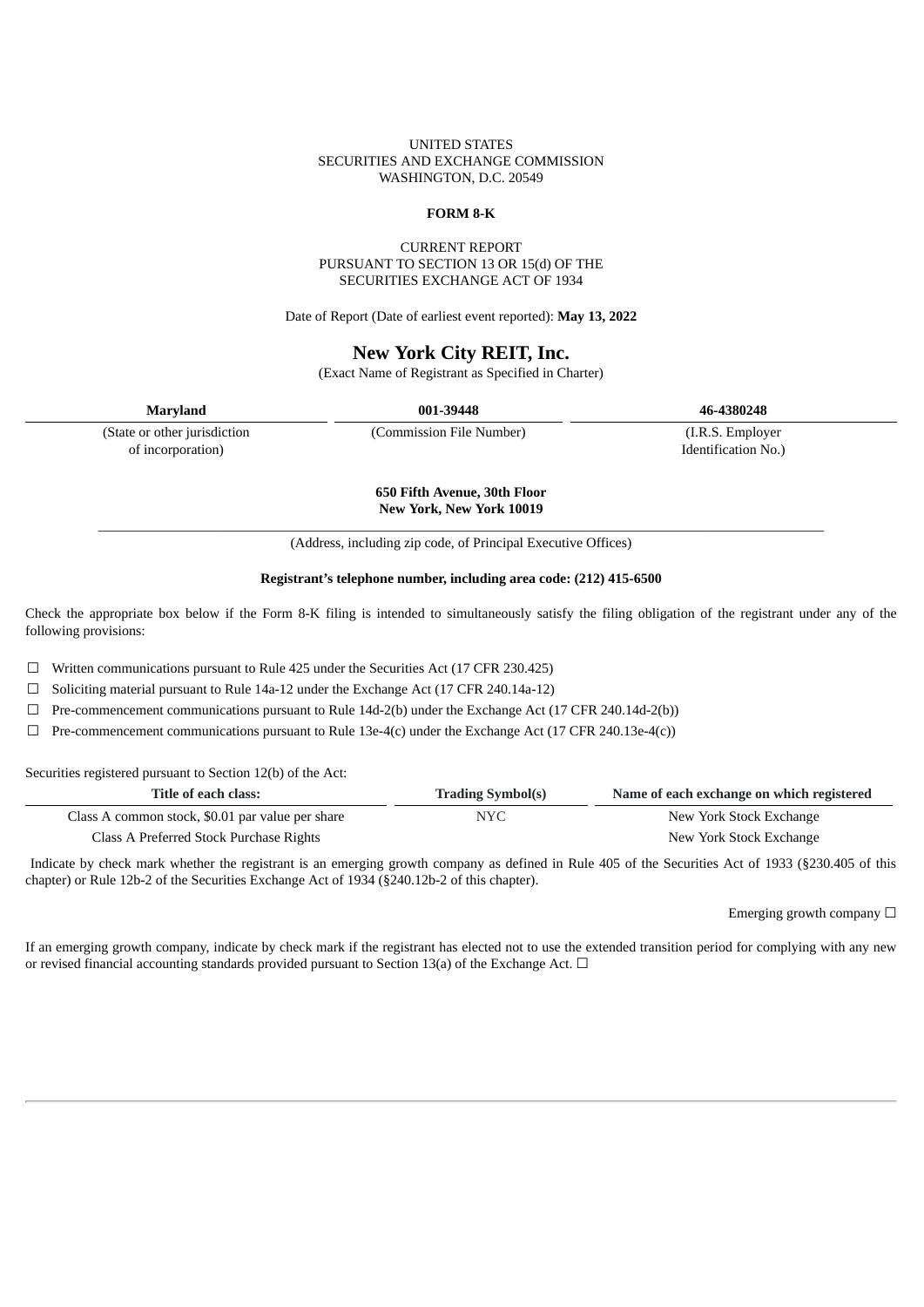#### **Item 2.02. Results of Operations and Financial Condition.**

On May 13, 2022, New York City REIT, Inc. (the "Company") issued a press release announcing its results of operations for the quarter ended March 31, 2022, and supplemental financial information for the quarter ended March 31, 2022, attached hereto as Exhibits 99.1 and 99.2, respectively.

#### **Item 7.01. Regulation FD Disclosure.**

#### *Press Release and Supplemental Information*

As disclosed in Item 2.02 above, on May 13, 2022, the Company issued a press release announcing its results of operations for the quarter ended March 31, 2022, and supplemental financial information for the quarter ended March 31, 2022, attached hereto as Exhibits 99.1 and 99.2, respectively. The information set forth in Item 7.01 of this Current Report on Form 8-K and in the attached Exhibits 99.1 and 99.2 is deemed to be "furnished" and shall not be deemed to be "filed" for purposes of Section 18 of the Securities Exchange Act of 1934, as amended (the "Exchange Act"), or otherwise subject to the liabilities of that Section. The information set forth in Items 2.02 and 7.01 of this Current Report on Form 8-K, including Exhibits 99.1 and 99.2, shall not be deemed incorporated by reference into any filing under the Exchange Act or the Securities Act of 1933, as amended, regardless of any general incorporation language in such filing.

#### *Forward-Looking Statements*

The statements in this Current Report on Form 8-K that are not historical facts may be forward-looking statements. These forward-looking statements involve risks and uncertainties that could cause actual results or events to be materially different. The words "may," "will," "seeks," "anticipates," "believes," "expects," "estimates," "projects," "plans," "intends," "should" and similar expressions are intended to identify forward-looking statements, although not all forward-looking statements contain these identifying words. These forward-looking statements are subject to a number of risks, uncertainties and other factors, many of which are outside of the Company's control, which could cause actual results to differ materially from the results contemplated by the forward-looking statements. These risks and uncertainties include (a) the potential adverse effects of (i) the ongoing global COVID-19 pandemic, including actions taken to contain or treat COVID-19, and (ii) the geopolitical instability due to the ongoing military conflict between Russia and Ukraine, including related sanctions and other penalties imposed by the U.S. and European Union, and other countries, as well as other public and private actors and companies, on the Company, the Company's tenants, and the global economy and financial markets, and (b) that any potential future acquisition is subject to market conditions and capital availability and may not be identified or completed on favorable terms, or at all, as well as those risks and uncertainties set forth in the Risk Factors section of the Company's Annual Report on Form 10-K for the year ended December 31, 2021 filed on March 18, 2022 and all other filings with the SEC after that date as such risks, uncertainties and other important factors may be updated from time to time in the Company's subsequent reports. Forward looking statements speak only as of the date they are made, and the Company undertakes no obligation to update or revise any forward-looking statement to reflect changed assumptions, the occurrence of unanticipated events or changes to future operating results, unless required to do so by law.

### **Item 9.01. Financial Statements and Exhibits.**

(d) Exhibits

| Exhibit No. | <b>Description</b>                                                                                       |
|-------------|----------------------------------------------------------------------------------------------------------|
| 99.1        | Press Release dated May 13, 2022                                                                         |
| 99.2        | Supplemental information for the quarter ended March 31, 2022                                            |
| 104         | Cover Page Interactive Data File - the cover page XBRL tags are embedded within the Inline XBRL document |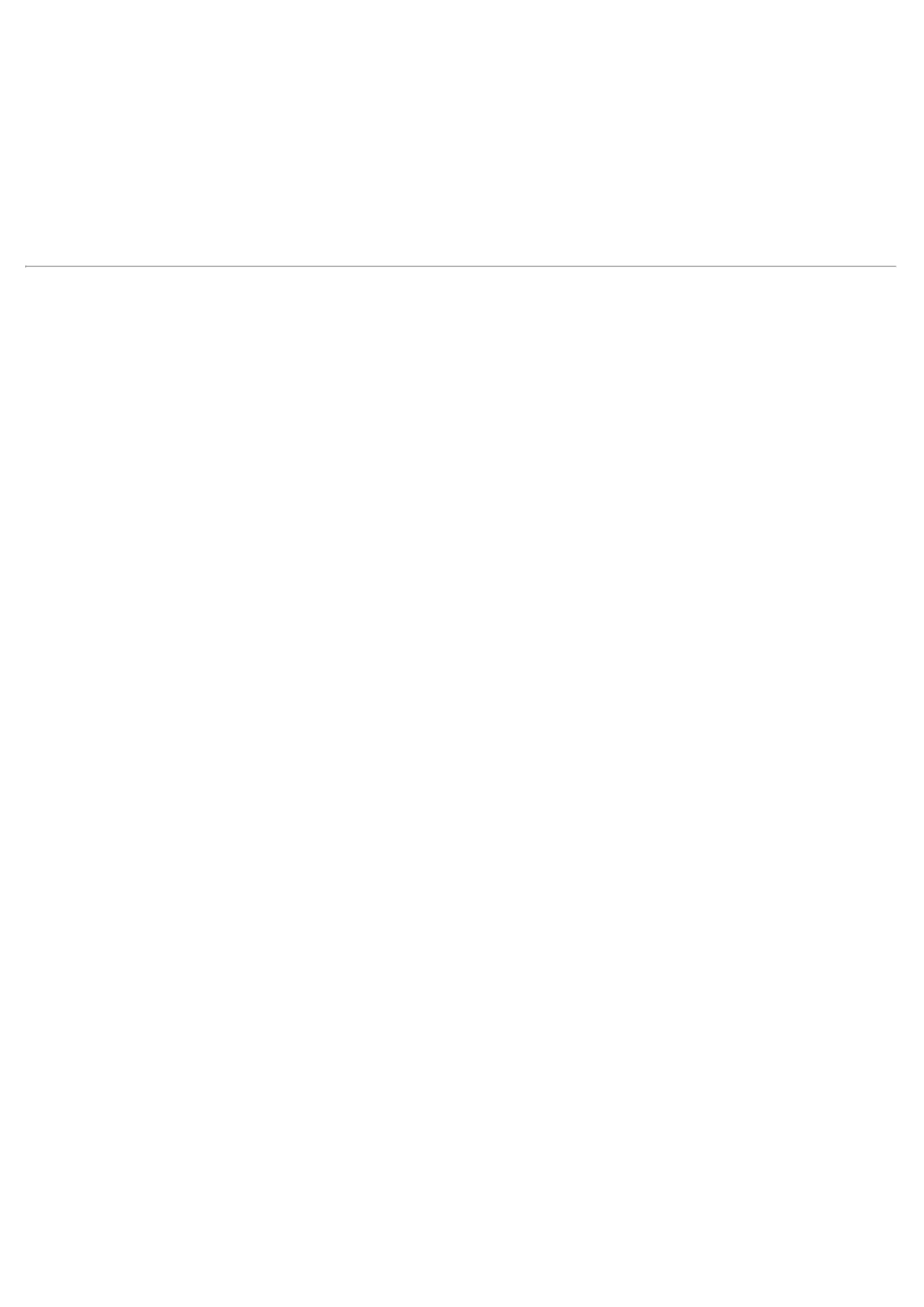### **SIGNATURES**

Pursuant to the requirements of the Securities Exchange Act of 1934, the registrant has duly caused this report to be signed on its behalf by the undersigned hereunto duly authorized.

### **New York City REIT, Inc.**

Date: May 13, 2022 By: /s/ Edward M. Weil, Jr.

Edward M. Weil, Jr. *Chief Executive Officer, President, and Secretary*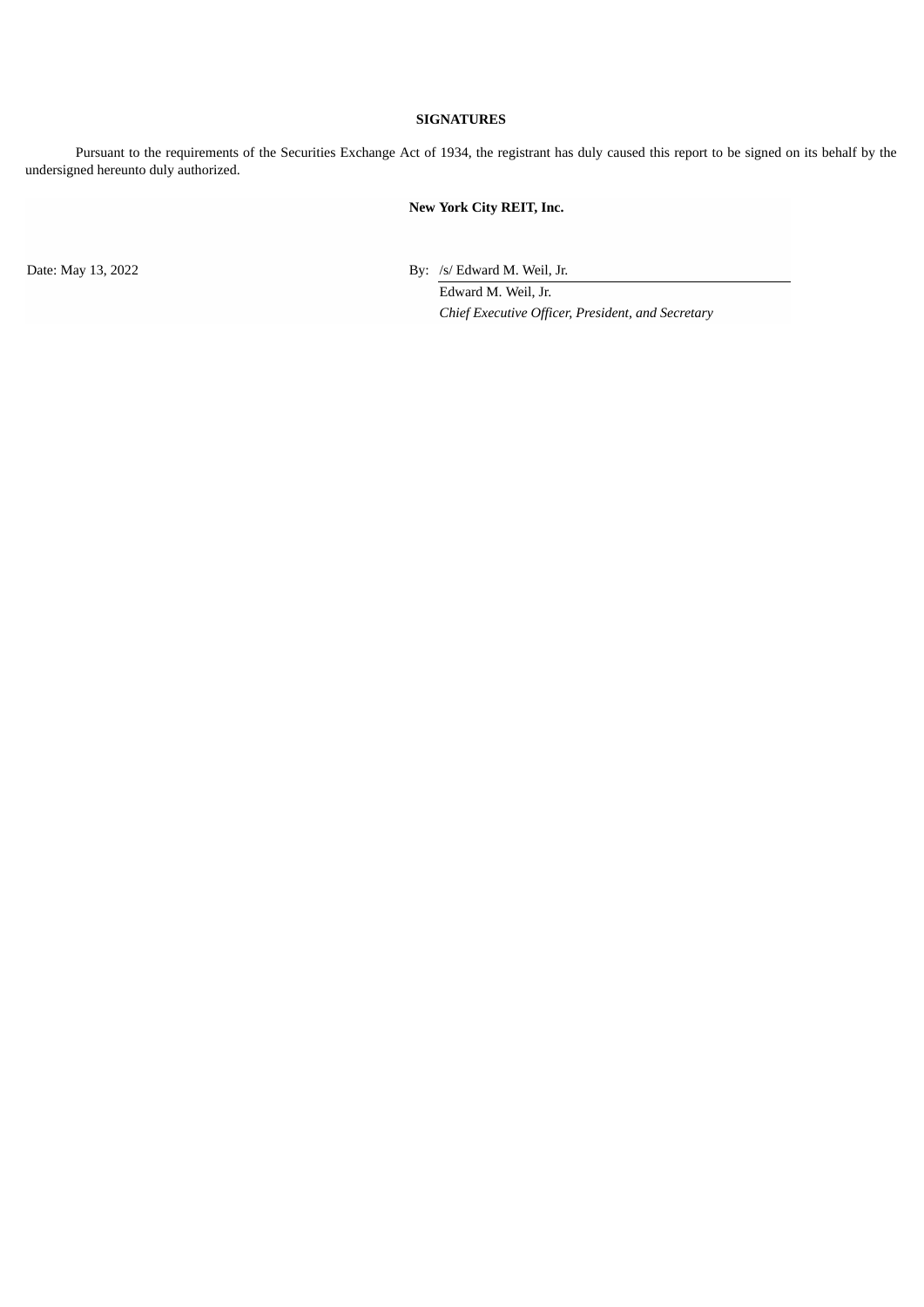<span id="page-4-0"></span>

### FOR IMMEDIATE RELEASE

#### **NEW YORK CITY REIT ANNOUNCES FIRST QUARTER 2022 RESULTS**

**New York, May 13, 2022** - New York City REIT, Inc. (NYSE: NYC) ("NYC" or the "Company"), a real estate investment trust that owns a portfolio of high-quality commercial real estate located within the five boroughs of New York City, announced today its financial and operating results for the first quarter ended March 31, 2022.

#### **First Quarter 2022 and Subsequent Event Highlights**

- **•** Revenue increased \$0.5 million to \$15.6 million from \$15.2 million in the first quarter, 2021
- **•** Net loss attributable to common stockholders was \$11.1 million compared to \$13.5 million in first quarter 2021
- **•** Cash net operating income ("NOI") increased \$0.1 million to \$5.7 million from \$5.6 million in prior year first quarter
- **•** Funds from Operations ("FFO") improved by \$0.9 million to negative \$4.1 million, compared to negative \$5.0 million in first quarter 2021
- **•** Core Funds from Operations ("Core FFO") grew by \$0.9 million to negative \$2.0 million from negative \$2.9 million in first quarter 2021
- Collected 98% of original cash rent due in first quarter 2022<sup>1</sup>, up from 87% in first quarter 2021
- 71% of annualized straight-line rent from Top 10 tenants<sup>2</sup> is derived from investment grade or implied investment grade<sup>3</sup> rated tenants with a weighted-average remaining lease term of 9.5 years as of March 31, 2022
- Portfolio occupancy grew to 84.4% as of March 31, 2022 from 82.9% in the fourth quarter, 2021, with weighted-average lease term<sup>4</sup> of 6.8 years • Portfolio debt is 100% fixed rate with no maturities through the end of 2023
- Independent directors increased ownership of NYC Class A Common stock to over 57,000 shares and affiliates of NYC's advisor have increased ownership to over 1,500,000 shares as of May 1, 2022
- Total Return including dividends paid of 71.8% for the period beginning January 1, 2021 through March 31, 2022, outperforming the S&P 500

#### **CEO Comments**

"We are pleased with the occupancy gains we achieved this quarter and the near complete collection of rents," said Michael Weil, CEO of NYC. "With year-over-year growth in revenue, EBITDA and Core FFO and a strong balance sheet with 100% fixed-rate debt we are well positioned to continue to build on that momentum as a pure-play NYC portfolio this year. Our shareholders have seen exceptional total return outperformance since the beginning of 2021 and we are extremely enthusiastic about the many value-creating opportunities we see ahead through the combination of our diligent management and the continued return to a pre-pandemic life in New York City."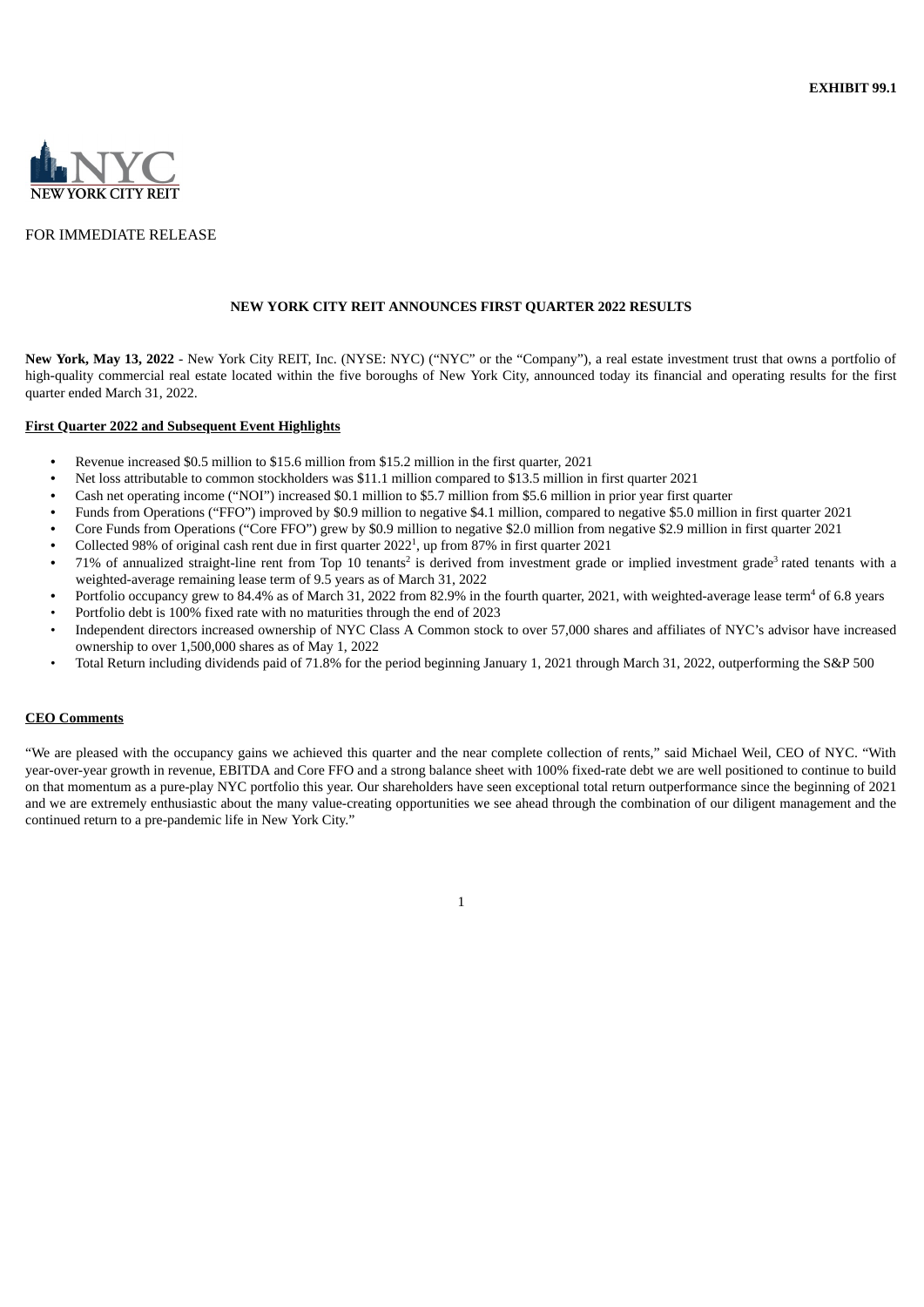#### **Financial Results**

|                                              | <b>Three Months Ended March 31,</b> |          |
|----------------------------------------------|-------------------------------------|----------|
| (In thousands, except per share data)        | 2022                                | 2021     |
| Revenue from tenants                         | 15,646                              | 15,186   |
|                                              |                                     |          |
| Net loss attributable to common stockholders | $(11, 105)$ \$                      | (13,535) |
| Net loss per common share (a)                | $(0.84)$ \$                         | (1.06)   |
|                                              |                                     |          |
| FFO attributable to common stockholders      | $(4,124)$ \$                        | (5,009)  |
| FFO per common share (a)                     | $(0.31)$ \$                         | (0.39)   |
|                                              |                                     |          |
| Core FFO attributable to common stockholders | $(2,004)$ \$                        | (2,894)  |
| Core FFO per common share (a)                | $(0.15)$ \$                         | (0.23)   |
|                                              |                                     |          |

(a) All per share data based on 13,299,650 and 12,780,027 diluted weighted-average shares outstanding for the three months ended March 31, 2022 and 2021, respectively.

#### **Real Estate Portfolio**

The Company's portfolio consisted of eight properties comprised of 1.2 million rentable square feet as of March 31, 2022. Portfolio metrics include:

- **•** 84.4% leased
- 6.8 years remaining weighted-average lease term
- 71% of annualized straight-line rent<sup>5</sup> from top 10 tenants derived from investment grade or implied investment grade tenants with 9.5 years of weighted-average remaining lease term
- Diversified portfolio, comprised of 22% financial services tenants, 18% government and public administration tenants, 15% non-profit and 45% all other industries, based on square feet

#### **Capital Structure and Liquidity Resources**

As of March 31, 2022, the Company had \$10.3 million of cash and cash equivalents.<sup>6</sup> The Company's net debt<sup>7</sup> to gross asset value<sup>8</sup> was 39.9%, with net debt of \$389.2 million.

All of the Company's debt was fixed-rate as of March 31, 2022. The Company's total combined debt had a weighted-average interest rate of 4.4%.<sup>9</sup>

#### **Rent Collection Update**

#### *First Quarter of 2022*

For the first quarter of 2022, NYC collected 98% of the original cash rents that were due across the portfolio, including 97% of the original cash rent payable from the top 10 tenants in the portfolio (based on annualized straight-line rent). Cash rent collected includes both contractual rents and deferred rents paid during the period.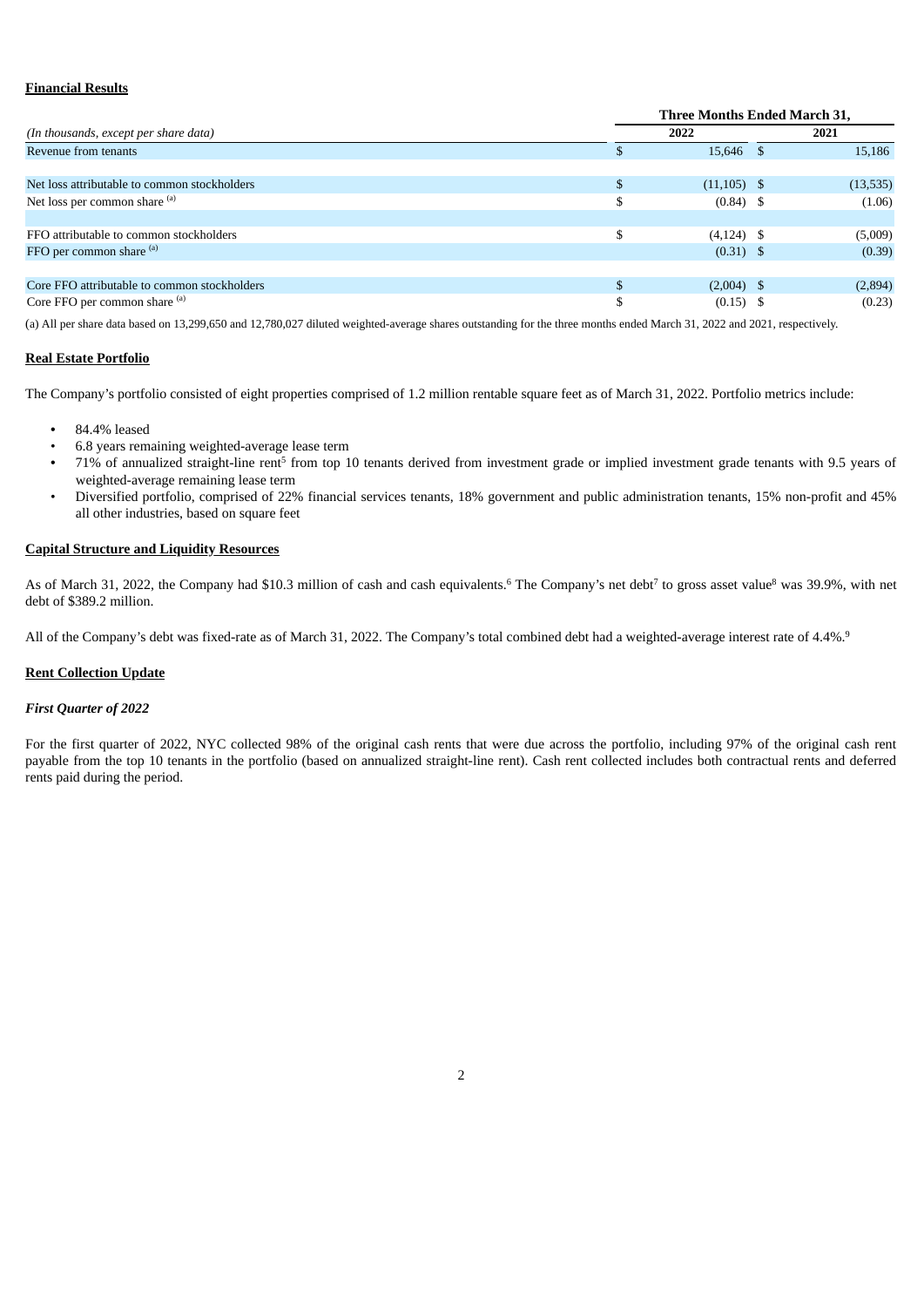#### **Footnotes/Definitions**

- <sup>1</sup> Comparing the percentage of Cash Rent due and collected for Q1'2022 against Q1'2021. See Annual report on Form 10 K for additional detail regarding Cash Rent collections. "Cash Rent" represents total of all contractual rents on a cash basis due from tenants as stipulated in the originally executed lease agreements for the applicable period taking into account any deferrals or lease amendments. "Original Cash Rent" refers to contractual rents on a cash basis due from tenants as stipulated in their originally executed lease agreement based on leases in place for the applicable period, prior to any rent deferral agreement We calculate "Original Cash Rent collections" by comparing the total amount of rent collected during the period to the original Cash Rent due for the applicable period. Total rent collected during the period includes both original Cash Rent due and payments made by tenants pursuant to rent deferral agreements. This information may not be indicative of any future period.
- $2$ Top 10 tenants represent based on annualized straight-line rent as of March 31, 2022.
- $3$  As used herein, investment grade includes both actual investment grade ratings of the tenant or guarantor, if available, or implied investment grade. Implied investment grade may include actual ratings of tenant parent, guarantor parent (regardless of whether or not the parent has guaranteed the tenant's obligation under the lease) or by using a proprietary Moody's analytical tool, which generates an implied rating by measuring a company's probability of default. The term "parent" for these purposes includes any entity, including any governmental entity, owning more than 50% of the voting stock in a tenant. Ratings information is as of March 31, 2022. Based on annualized straight-line rent, top 10 tenants are 51% actual investment grade rated and 20% implied investment grade rated.
- $4$ The weighted-average remaining lease term (years) is based on annualized straight-line rent as of March 31, 2022.
- $5$  Annualized straight-line rent is calculated using the most recent available lease terms as of March 31, 2022.
- $6$  Under one of our mortgage loans, we are required to maintain minimum liquid assets (i.e. cash and cash equivalents) of \$10.0 million.
- $^7$  Total debt of \$399.5 million less cash and cash equivalents of \$10.3 million as of March 31, 2022. Excludes the effect of deferred financing costs, net, mortgage premiums, net and includes the effect of cash and cash equivalents.
- $8$  Defined as the carrying value of total assets of \$810.2 million plus accumulated depreciation and amortization of \$164.7 million as of March 31, 2022.

 $9$  Weighted based on the outstanding principal balance of the debt.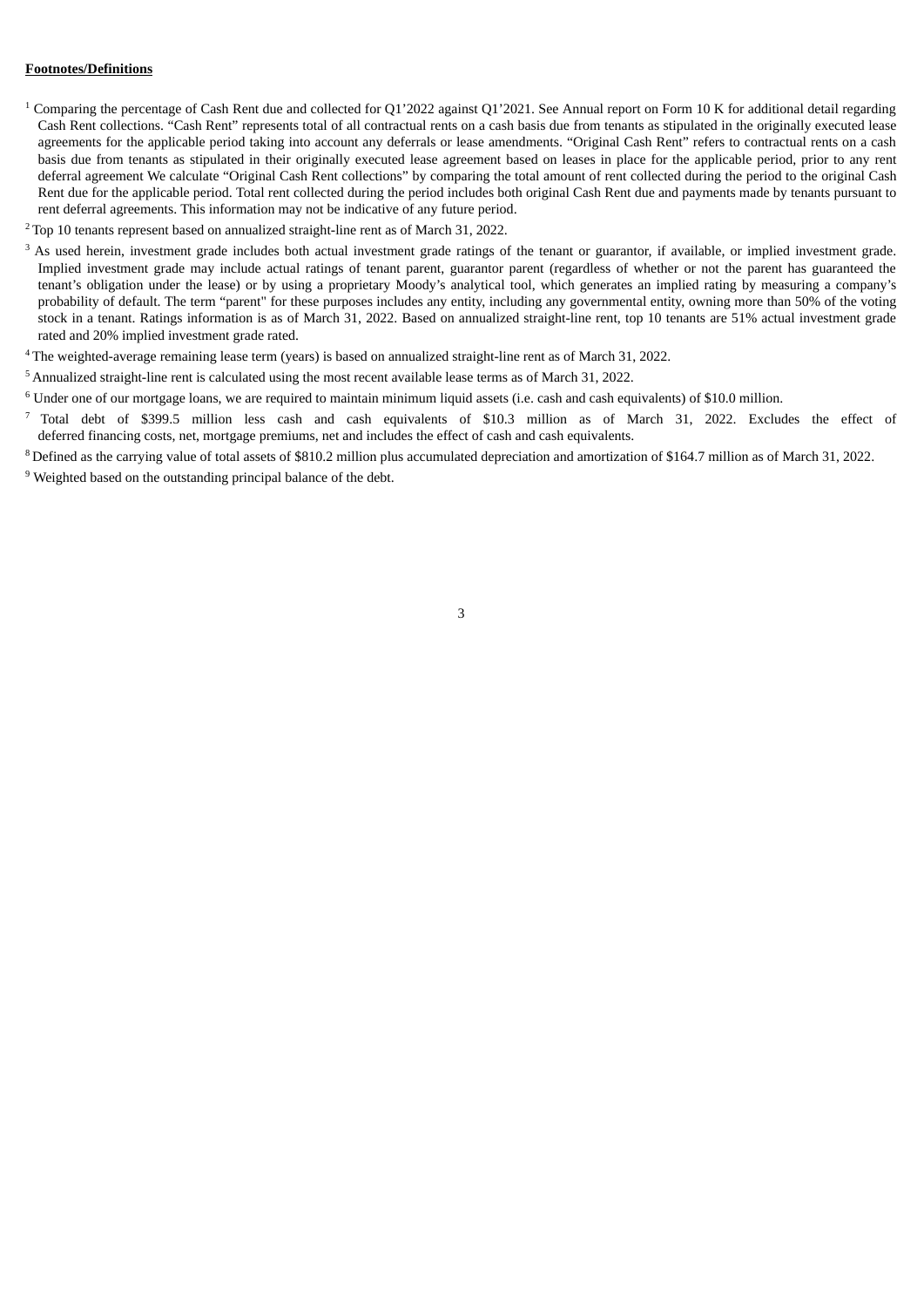#### **Webcast and Conference Call**

NYC will host a webcast and call on May 13, 2022 at 11:00 a.m. ET to discuss its financial and operating results. This webcast will be broadcast live over the Internet and can be accessed by all interested parties through the NYC website, www.newyorkcityreit.com, in the "Investor Relations" section.

Dial-in instructions for the conference call and the replay are outlined below.

To listen to the live call, please go to NYC's "Investor Relations" section of the website at least 15 minutes prior to the start of the call to register and download any necessary audio software. For those who are not able to listen to the live broadcast, a replay will be available shortly after the call on the NYC website at www.newyorkcityreit.com.

*Live Call*

Dial-In (Toll Free): 1-888-330-3127

International Dial-In: 1-646-960-0855

Conference ID: 5954637

*Conference Replay\**

Domestic Dial-In (Toll Free): 1-800-770-2030

International Dial-In: 1-647-362-9199

Conference Number: 5954637

\*Available from May 13, 2022 through September 16, 2022.

### **About New York City REIT, Inc.**

New York City REIT, Inc. (NYSE: NYC) is a publicly traded real estate investment trust listed on the NYSE that owns a portfolio of high-quality commercial real estate located within the five boroughs of New York City. Additional information about NYC can be found on its website at www.newyorkcityreit.com.

#### **Supplemental Schedules**

The Company will file supplemental information packages with the Securities and Exchange Commission (the "SEC") to provide additional disclosure and financial information. Once posted, the supplemental package can be found under the "Presentations" tab in the Investor Relations section of NYC's website at www.newyorkcityreit.com and on the SEC website at www.sec.gov.

#### **Important Notice**

The statements in this press release that are not historical facts may be forward-looking statements. These forward-looking statements involve risks and uncertainties that could cause actual results or events to be materially different. The words "may," "will," "seeks," "anticipates," "believes," "expects," "estimates," "projects," "plans," "intends," "should" and similar expressions are intended to identify forward-looking statements, although not all forwardlooking statements contain these identifying words. These forward-looking statements are subject to a number of risks, uncertainties and other factors, many of which are outside of the Company's control, which could cause actual results to differ materially from the results contemplated by the forwardlooking statements. These risks and uncertainties include (a) the potential adverse effects of (i) the ongoing global COVID-19 pandemic, including actions taken to contain or treat COVID-19, and (ii) the geopolitical instability due to the ongoing military conflict between Russia and Ukraine, including related sanctions and other penalties imposed by the U.S. and European Union, and other countries, as well as other public and private actors and companies, on the Company, the Company's tenants, and the global economy and financial markets, and (b) that any potential future acquisition is subject to market conditions and capital availability and may not be identified or completed on favorable terms, or at all, as well as those risks and uncertainties set forth in the Risk Factors section of the Company's Annual Report on Form 10-K for the year ended December 31, 2021 filed on March 18, 2022 and all other filings with the SEC after that date as such risks, uncertainties and other important factors may be updated from time to time in the Company's subsequent reports. Forward looking statements speak only as of the date they are made, and the Company undertakes no obligation to update or revise any forwardlooking statement to reflect changed assumptions, the occurrence of unanticipated events or changes to future operating results, unless required to do so by law.

#### **Accounting Treatment of Rent Deferrals**

The majority of the concessions granted to our tenants as a result of the COVID-19 pandemic are rent deferrals or temporary rent abatements with the original lease term unchanged and collection of deferred rent deemed probable. As a result of relief granted by the FASB and the SEC related to lease modification accounting, rental revenue used to calculate Net Income, NAREIT FFO and Core FFO have not been, and we do not expect it to be, significantly impacted by these types of deferrals.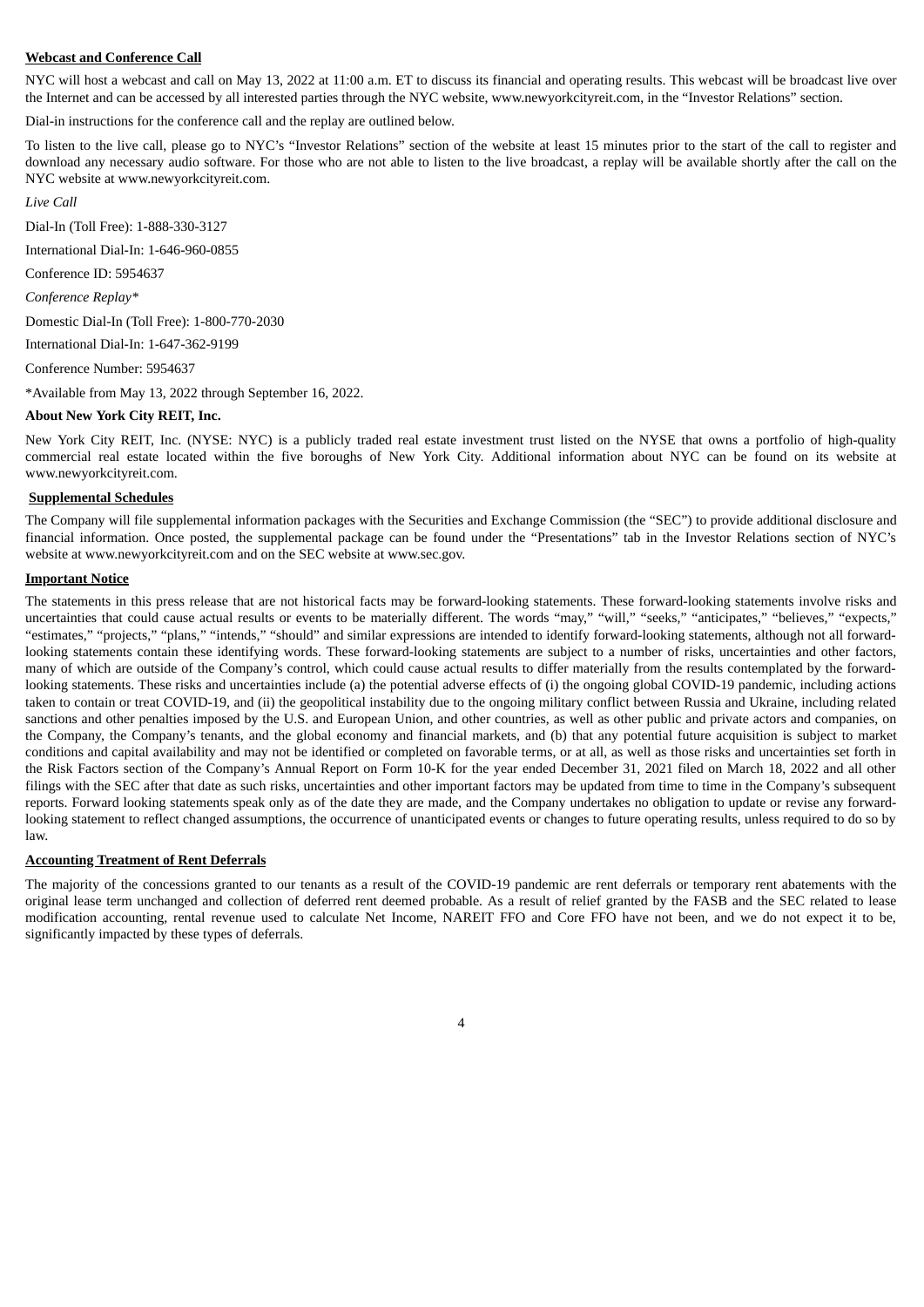#### **Contacts:**

Investors and Media: Email: info@ar-globa l.c o m Phone: (866) 902-0063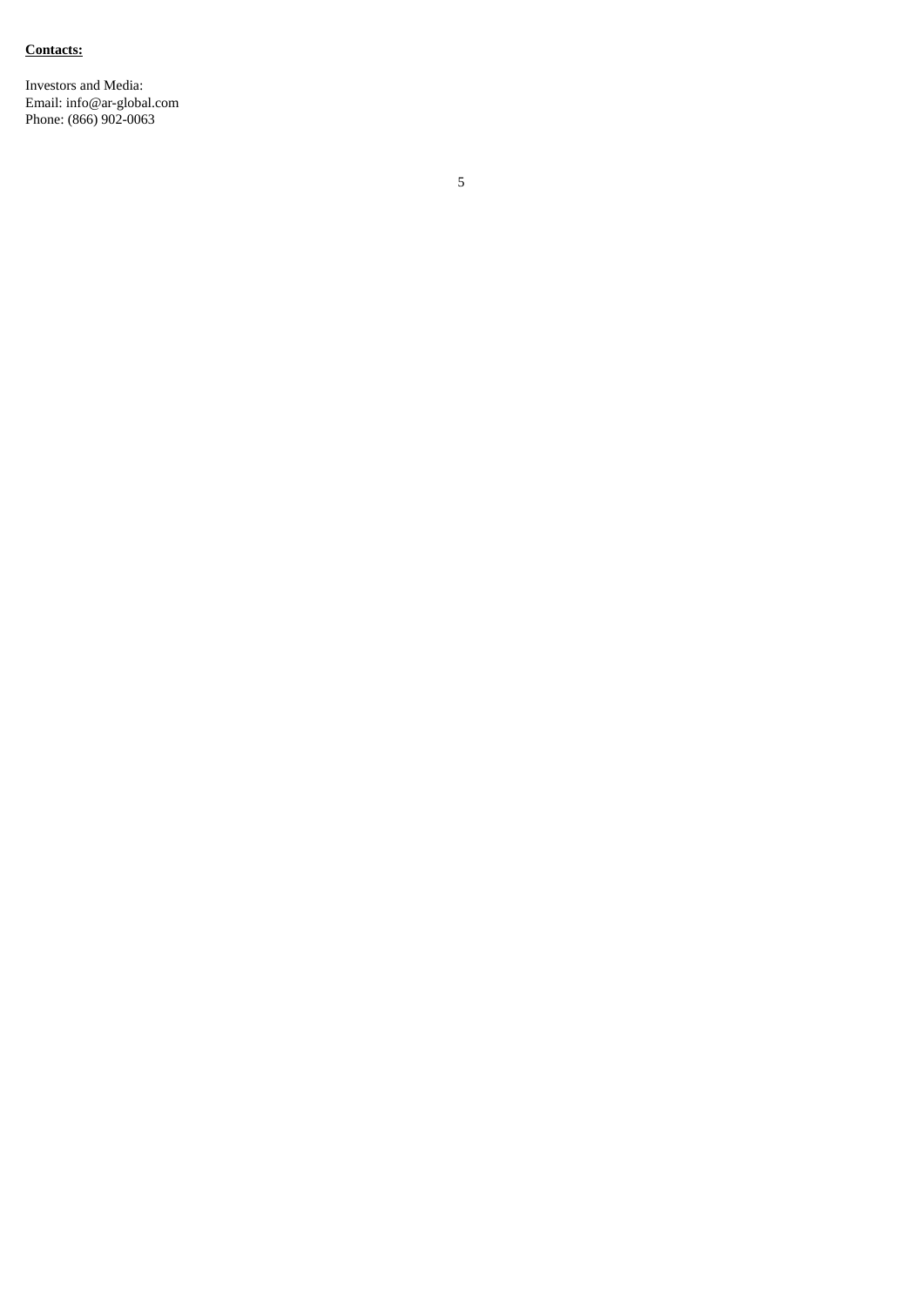#### **New York City REIT, Inc. Consolidated Balance Sheets (In thousands. except share and per share data)**

|                                                                                                                                                                                    |              | March 31,<br>2022 |                        | December 31,<br>2021 |
|------------------------------------------------------------------------------------------------------------------------------------------------------------------------------------|--------------|-------------------|------------------------|----------------------|
| <b>ASSETS</b>                                                                                                                                                                      |              | (Unaudited)       |                        |                      |
| Real estate investments, at cost:                                                                                                                                                  |              |                   |                        |                      |
| Land                                                                                                                                                                               | \$           | 192,600           | $\sqrt{5}$             | 192,600              |
| Buildings and improvements                                                                                                                                                         |              | 573,667           |                        | 572,576              |
| Acquired intangible assets                                                                                                                                                         |              | 87,478            |                        | 87,478               |
| Total real estate investments, at cost                                                                                                                                             |              | 853,745           |                        | 852,654              |
| Less accumulated depreciation and amortization                                                                                                                                     |              | (164, 741)        |                        | (157, 880)           |
| Total real estate investments, net                                                                                                                                                 |              | 689,004           |                        | 694,774              |
| Cash and cash equivalents                                                                                                                                                          |              | 10,342            |                        | 11,674               |
| Restricted cash                                                                                                                                                                    |              | 12,989            |                        | 16,754               |
| Operating lease right-of-use asset                                                                                                                                                 |              | 55,114            |                        | 55,167               |
| Prepaid expenses and other assets                                                                                                                                                  |              | 5,730             |                        | 9,293                |
| Derivative asset, at fair value                                                                                                                                                    |              | 149               |                        |                      |
| Straight-line rent receivable                                                                                                                                                      |              | 27,144            |                        | 25,838               |
| Deferred leasing costs, net                                                                                                                                                        |              | 9,710             |                        | 9,551                |
| <b>Total assets</b>                                                                                                                                                                | \$           | 810,182           | \$                     | 823,051              |
|                                                                                                                                                                                    |              |                   |                        |                      |
| <b>LIABILITIES AND STOCKHOLDERS' EQUITY</b>                                                                                                                                        |              |                   |                        |                      |
| Mortgage notes payable, net                                                                                                                                                        | $\mathbb{S}$ | 393,002           | $\mathbf{\mathcal{S}}$ | 398,117              |
| Accounts payable, accrued expenses and other liabilities (including amounts due to related parties of \$646 and<br>\$141 at March 31, 2022 and December 31, 2021, respectively)    |              | 10,141            |                        | 8,131                |
| <b>Operating lease liability</b>                                                                                                                                                   |              | 54,757            |                        | 54,770               |
| Below-market lease liabilities, net                                                                                                                                                |              | 3,898             |                        | 4,224                |
| Derivative liability, at fair value                                                                                                                                                |              |                   |                        | 1,553                |
| Deferred revenue                                                                                                                                                                   |              | 4,785             |                        | 5,120                |
| <b>Total liabilities</b>                                                                                                                                                           |              | 466,583           |                        | 471,915              |
|                                                                                                                                                                                    |              |                   |                        |                      |
| Preferred stock, \$0.01 par value, 50,000,000 shares authorized, none issued and outstanding at<br>March 31, 2022 and December 31, 2021                                            |              |                   |                        |                      |
| Common stock, \$0.01 par value, 300,000,000 shares authorized, 13,371,810 and 13,277,738 shares<br>issued and outstanding as of March 31, 2022 and December 31, 2021, respectively |              | 134               |                        | 133                  |
| Additional paid-in capital                                                                                                                                                         |              | 692,212           |                        | 691,118              |
| Accumulated other comprehensive loss                                                                                                                                               |              | 197               |                        | (1,553)              |
| Distributions in excess of accumulated earnings                                                                                                                                    |              | (363, 183)        |                        | (350, 709)           |
| Total stockholders' equity                                                                                                                                                         |              | 329,360           |                        | 338,989              |
| Non-controlling interests                                                                                                                                                          |              | 14,239            |                        | 12,147               |
| <b>Total equity</b>                                                                                                                                                                |              | 343,599           |                        | 351,136              |
| <b>Total liabilities and equity</b>                                                                                                                                                | \$           | 810,182           | \$                     | 823,051              |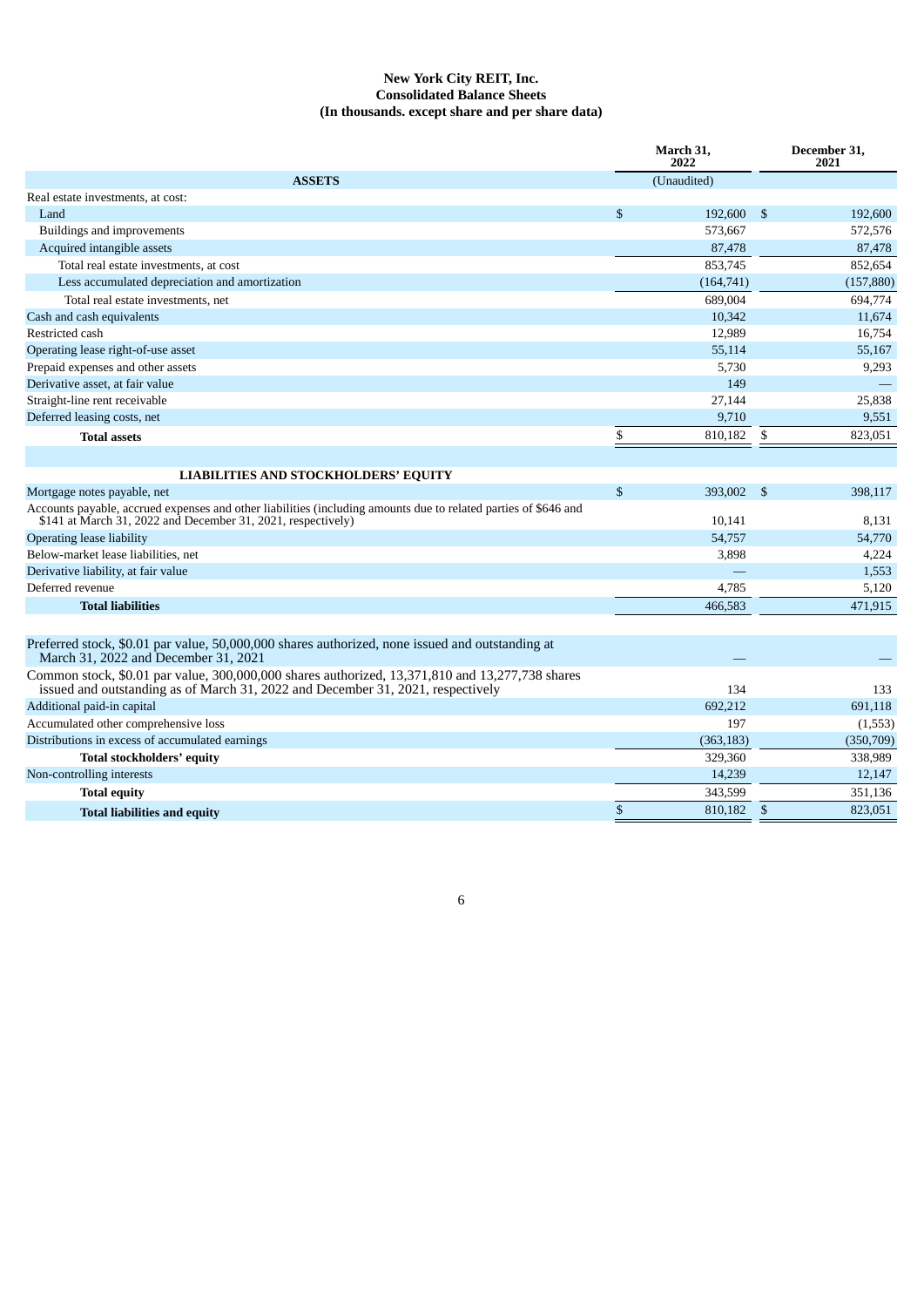#### **New York City REIT, Inc. Consolidated Statements of Operations (Unaudited) (In thousands, except share and per share data)**

|                                                                            | <b>Three Months Ended March 31,</b> |               |  |            |
|----------------------------------------------------------------------------|-------------------------------------|---------------|--|------------|
|                                                                            |                                     | 2022          |  | 2021       |
| Revenue from tenants                                                       |                                     | 15,646 \$     |  | 15,186     |
|                                                                            |                                     |               |  |            |
| <b>Operating expenses:</b>                                                 |                                     |               |  |            |
| Asset and property management fees to related parties                      |                                     | 1,922         |  | 1,907      |
| Property operating                                                         |                                     | 8,578         |  | 8,736      |
| Equity-based compensation                                                  |                                     | 2,120         |  | 2,115      |
| General and administrative                                                 |                                     | 2,398         |  | 2,732      |
| Depreciation and amortization                                              |                                     | 6,981         |  | 8,526      |
| Total operating expenses                                                   |                                     | 21,999        |  | 24,016     |
| <b>Operating loss</b>                                                      |                                     | (6,353)       |  | (8,830)    |
| Other income (expense):                                                    |                                     |               |  |            |
| Interest expense                                                           |                                     | (4,715)       |  | (4,713)    |
| Other (expense) income                                                     |                                     | (37)          |  | 8          |
| Total other expense                                                        |                                     | (4,752)       |  | (4,705)    |
| Net loss and Net loss attributable to common stockholders                  |                                     | $(11,105)$ \$ |  | (13,535)   |
|                                                                            |                                     |               |  |            |
| Net loss per share attributable to common stockholders — Basic and Diluted |                                     | $(0.84)$ \$   |  | (1.06)     |
| Weighted-average shares outstanding — Basic and Diluted                    |                                     | 13,299,650    |  | 12,780,027 |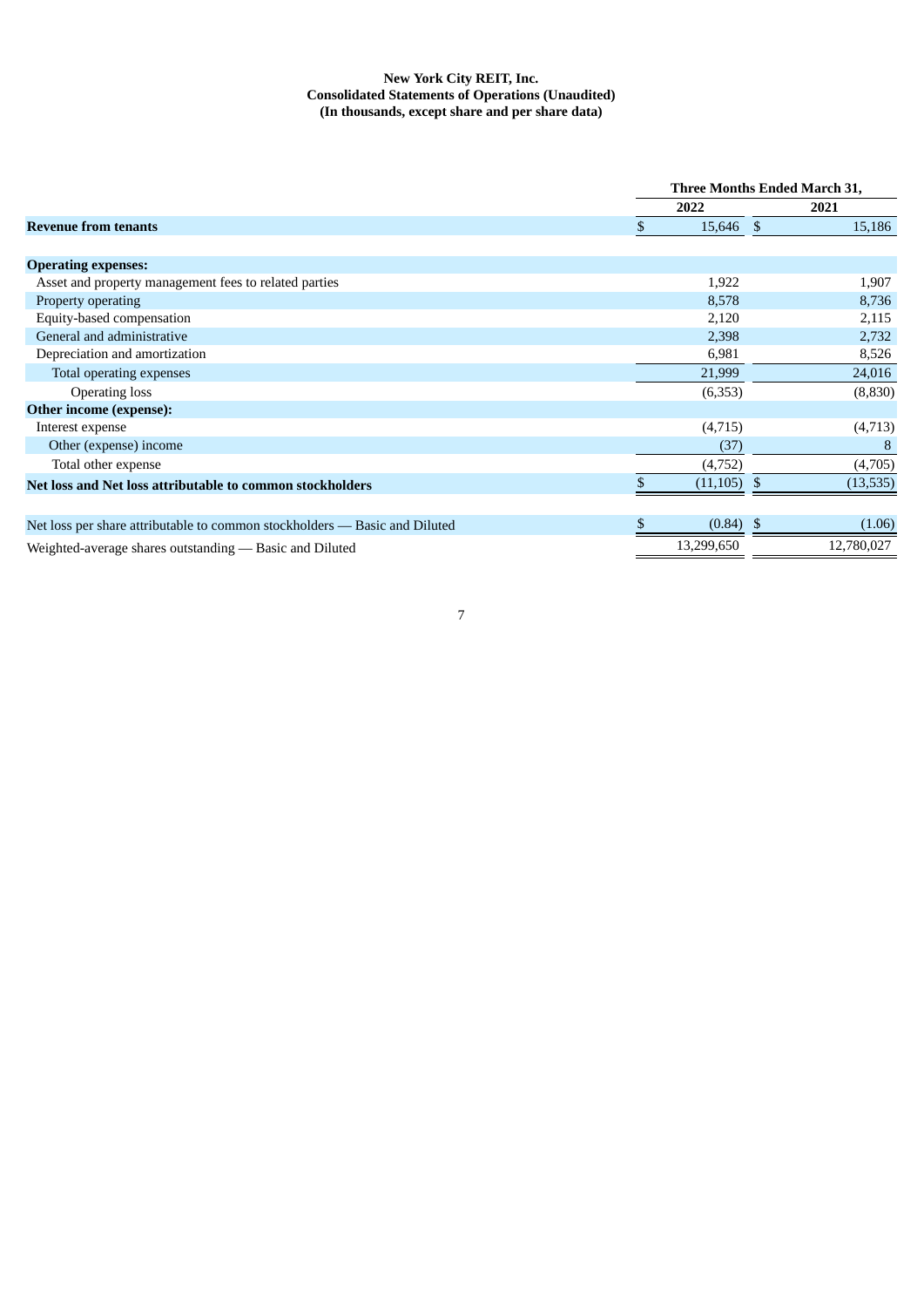### **New York City REIT, Inc. Quarterly Reconciliation of Non-GAAP Measures (Unaudited) (In thousands)**

|                                                                                        | <b>Three Months Ended March 31,</b> |              |  |
|----------------------------------------------------------------------------------------|-------------------------------------|--------------|--|
|                                                                                        | 2022                                | 2021         |  |
| <b>Adjusted EBITDA</b>                                                                 |                                     |              |  |
| Net loss and Net loss attributable to common stockholders                              | \$<br>$(11, 105)$ \$                | (13, 535)    |  |
| Depreciation and amortization                                                          | 6,981                               | 8,526        |  |
| Interest expense                                                                       | 4,715                               | 4,713        |  |
| Equity-based compensation                                                              | 2,120                               | 2,115        |  |
| Other expense                                                                          | 37                                  | 8            |  |
| <b>Adjusted EBITDA</b>                                                                 | 2,748                               | 1,827        |  |
| Asset and property management fees to related parties                                  | 1,922                               | 1,907        |  |
| General and administrative                                                             | 2,398                               | 2,732        |  |
| <b>NOI</b>                                                                             | 7,068                               | 6,466        |  |
| Accretion of below- and amortization of above-market lease liabilities and assets, net | (51)                                | (215)        |  |
| Straight-line rent (revenue as a lessor)                                               | (1,303)                             | (640)        |  |
| Straight-line ground rent (expense as lessee)                                          | 27                                  | 28           |  |
| <b>Cash NOI</b>                                                                        | 5,741                               | 5,639<br>\$. |  |
|                                                                                        |                                     |              |  |
| <b>Cash Paid for Interest:</b>                                                         |                                     |              |  |
| Interest expense                                                                       | \$<br>$4,715$ \$                    | 4,713        |  |
| Amortization of deferred financing costs                                               | (385)                               | (385)        |  |
| <b>Total cash paid for interest</b>                                                    | \$<br>4,330                         | 4,328        |  |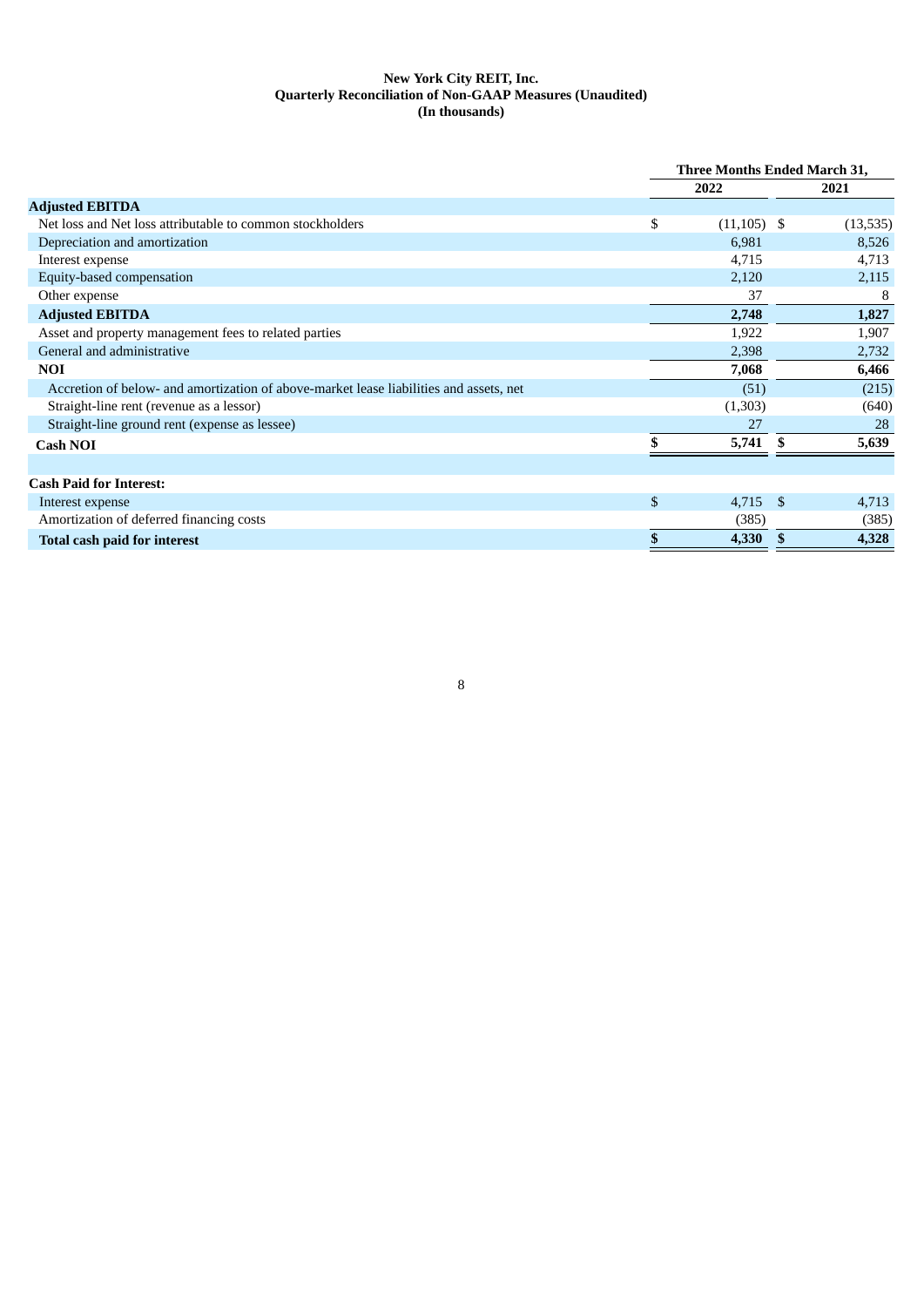#### **New York City REIT, Inc. Quarterly Reconciliation of Non-GAAP Measures (Unaudited) (In thousands)**

|                                                                                                  | <b>Three Months Ended March 31,</b> | <b>Three Months</b><br><b>Ended December</b><br>31, |         |
|--------------------------------------------------------------------------------------------------|-------------------------------------|-----------------------------------------------------|---------|
|                                                                                                  | 2022                                | 2021                                                | 2021    |
| Net <sub>r</sub> loss and Net loss attributable to common stockholders (in accordance with GAAP) | $(11, 105)$ \$                      | $(13,535)$ \$                                       | (3,755) |
| Impairment of real estate investments                                                            |                                     |                                                     | 1,039   |
| Depreciation and amortization                                                                    | 6,981                               | 8,526                                               | 7,657   |
| FFO (as defined by NAREIT) attributable to common stockholders (1)                               | (4, 124)                            | (5,009)                                             | 4,941   |
| Equity-based compensation                                                                        | 2,120                               | 2,115                                               | 2,119   |
| Core FFO attributable to common stockholders <sup>(1)</sup>                                      | (2,004)                             | $(2,894)$ \$                                        | 7,060   |
|                                                                                                  |                                     |                                                     |         |

 $^{(1)}$  Net Loss, FFO and Core FFO for the three months ended December 31, 2021 includes income from the accelerated amortization of the remaining unamortized balance of below-market lease liabilities of approximately \$7.7 million, which is recorded in Revenue from tenants in the consolidated statements of operations.

Net Loss, FFO and Core FFO for the three months ended December 31, 2021, includes income from lease termination fees of \$1.4 million, which is recorded in Revenue from tenants in the consolidated statements of operations. Such termination payments represent cash income for accounting and tax purposes and as such management believes they should be included in both FFO and Core FFO. The termination fees were collected from the tenants and earned and recorded as income in the third and fourth quarters of 2021.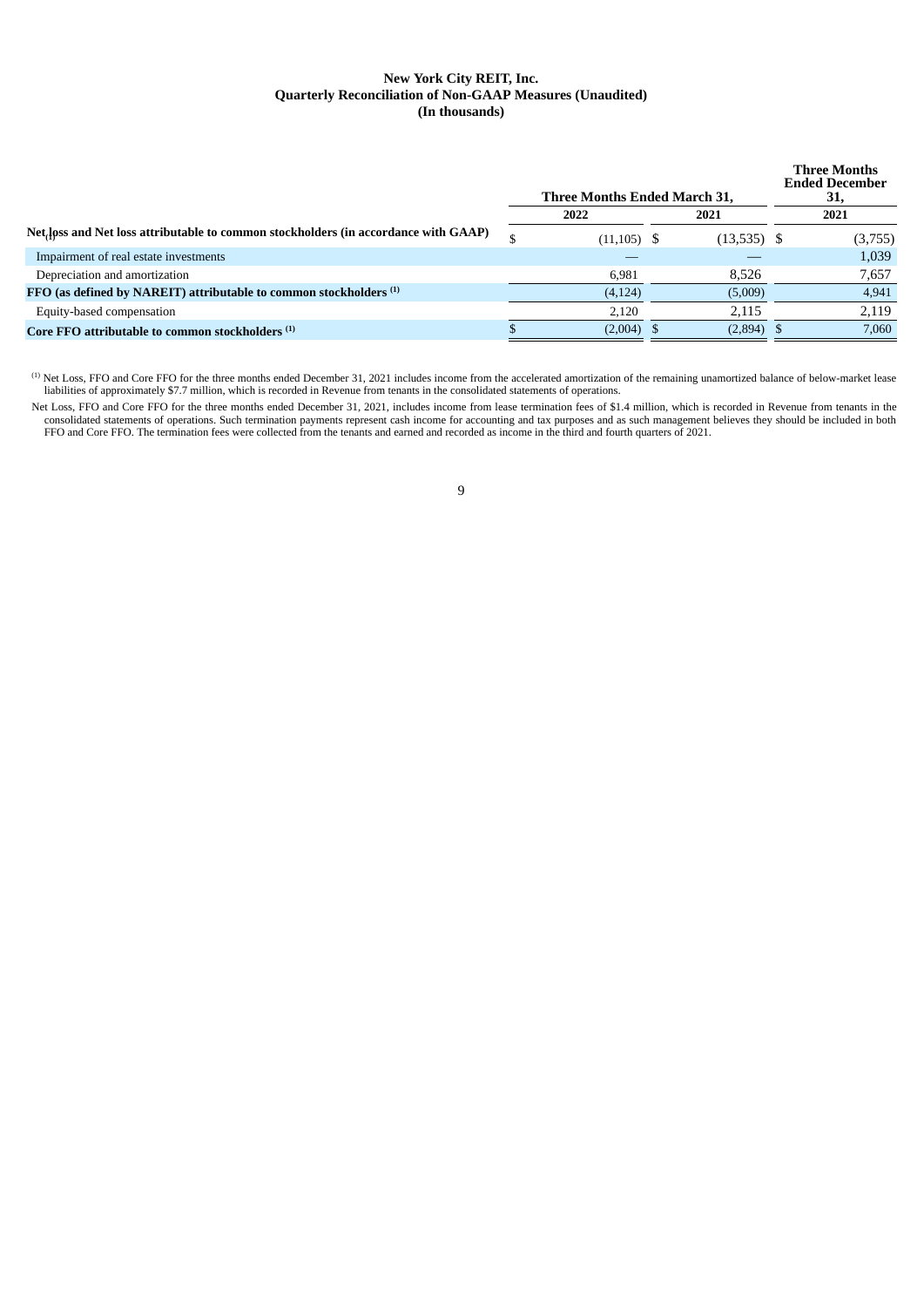#### **Non-GAAP Financial Measures**

This release discusses the non-GAAP financial measures we use to evaluate our performance, including Funds from Operations ("FFO"), Core Funds from Operations ("Core FFO"), Earnings before Interest, Taxes, Depreciation and Amortization (" EBITDA"), Adjusted Earnings before Interest, Taxes, Depreciation and Amortization ("Adjusted EBITDA"), Net Operating Income ("NOI") and Cash Net Operating Income ("Cash NOI") and Cash Paid for Interest. While NOI is a property-level measure, Core FFO is based on our total performance and therefore reflects the impact of other items not specifically associated with NOI such as, interest expense, general and administrative expenses and operating fees to related parties. A description of these non-GAAP measures and reconciliations to the most directly comparable GAAP measure, which is net income, is provided above.

#### *Caution on Use of Non-GAAP Measures*

FFO, Core FFO, EBITDA, Adjusted EBITDA, NOI, Cash NOI and Cash Paid for Interest should not be construed to be more relevant or accurate than the current GAAP methodology in calculating net income or in its applicability in evaluating our operating performance. The method utilized to evaluate the value and performance of real estate under GAAP should be construed as a more relevant measure of operational performance and considered more prominently than the non-GAAP measures.

Other REITs may not define FFO in accordance with the current National Association of Real Estate Investment Trusts ("NAREIT"), an industry trade group, definition (as we do), or may interpret the current NAREIT definition differently than we do, or may calculate Core FFO differently than we do. Consequently, our presentation of FFO and Core FFO may not be comparable to other similarly titled measures presented by other REITs.

We consider FFO and Core FFO useful indicators of our performance. Because FFO and Core FFO calculations exclude such factors as depreciation and amortization of real estate assets and gains or losses from sales of operating real estate assets (which can vary among owners of identical assets in similar conditions based on historical cost accounting and useful-life estimates), FFO and Core FFO presentations facilitate comparisons of operating performance between periods and between other REITs in our peer group.

As a result, we believe that the use of FFO and Core FFO, together with the required GAAP presentations, provide a more complete understanding of our performance, including relative to our peers and a more informed and appropriate basis on which to make decisions involving operating, financing, and investing activities. However, FFO and Core FFO are not indicative of cash available to fund ongoing cash needs, including the ability to pay cash dividends. Investors are cautioned that FFO and Core FFO should only be used to assess the sustainability of our operating performance excluding these activities, as they exclude certain costs that have a negative effect on our operating performance during the periods in which these costs are incurred.

#### *Funds from Operations and Core Funds from Operations*

#### *Funds from Operations*

Due to certain unique operating characteristics of real estate companies, as discussed below, the NAREIT, an industry trade group, has promulgated a performance measure known as FFO, which we believe to be an appropriate supplemental measure to reflect the operating performance of a REIT. FFO is not equivalent to net income or loss as determined under GAAP.

We calculate FFO, a non-GAAP measure, consistent with the standards established over time by the Board of Governors of NAREIT, as restated in a White Paper and approved by the Board of Governors of NAREIT effective in December 2018 (the "White Paper"). The White Paper defines FFO as net income or loss computed in accordance with GAAP, excluding depreciation and amortization related to real estate, gains and losses from sales of certain real estate assets, gain and losses from change in control and impairment write-downs of certain real estate assets and investments in entities when the impairment is directly attributable to decreases in the value of depreciable real estate held by the entity. Adjustments for consolidated partially-owned entities (including our New York City Operating Partnership L.P.) and equity in earnings of unconsolidated affiliates are made to arrive at our proportionate share of FFO attributable to our stockholders. Our FFO calculation complies with NAREIT's definition.

The historical accounting convention used for real estate assets requires straight-line depreciation of buildings and improvements, and straight-line amortization of intangibles, which implies that the value of a real estate asset diminishes predictably over time. We believe that, because real estate values historically rise and fall with market conditions, including inflation, interest rates, unemployment and consumer spending, presentations of operating results for a REIT using historical accounting for depreciation and certain other items may be less informative. Historical accounting for real estate involves the use of GAAP. Any other method of accounting for real estate such as the fair value method cannot be construed to be any more accurate or relevant than the comparable methodologies of real estate valuation found in GAAP. Nevertheless, we believe that the use of FFO, which excludes the impact of real estate related depreciation and amortization, among other things, provides a more complete understanding of our performance to investors and to management, and when compared year over year, reflects the impact on our operations from trends in occupancy rates, rental rates, operating costs, general and administrative expenses, and interest costs, which may not be immediately apparent from net income.

#### *Core Funds from Operations*

Beginning in the third quarter 2020, following the listing of our Class A common stock on the NYSE, we began presenting Core

FFO as a non-GAAP metric. We believe that Core FFO is utilized by other publicly-traded REITs although Core FFO presented by us may not be comparable to Core FFO reported by other REITs that define Core FFO differently. In calculating Core FFO, we start with FFO, then we exclude the impact of discrete non-operating transactions and other events which we do not consider representative of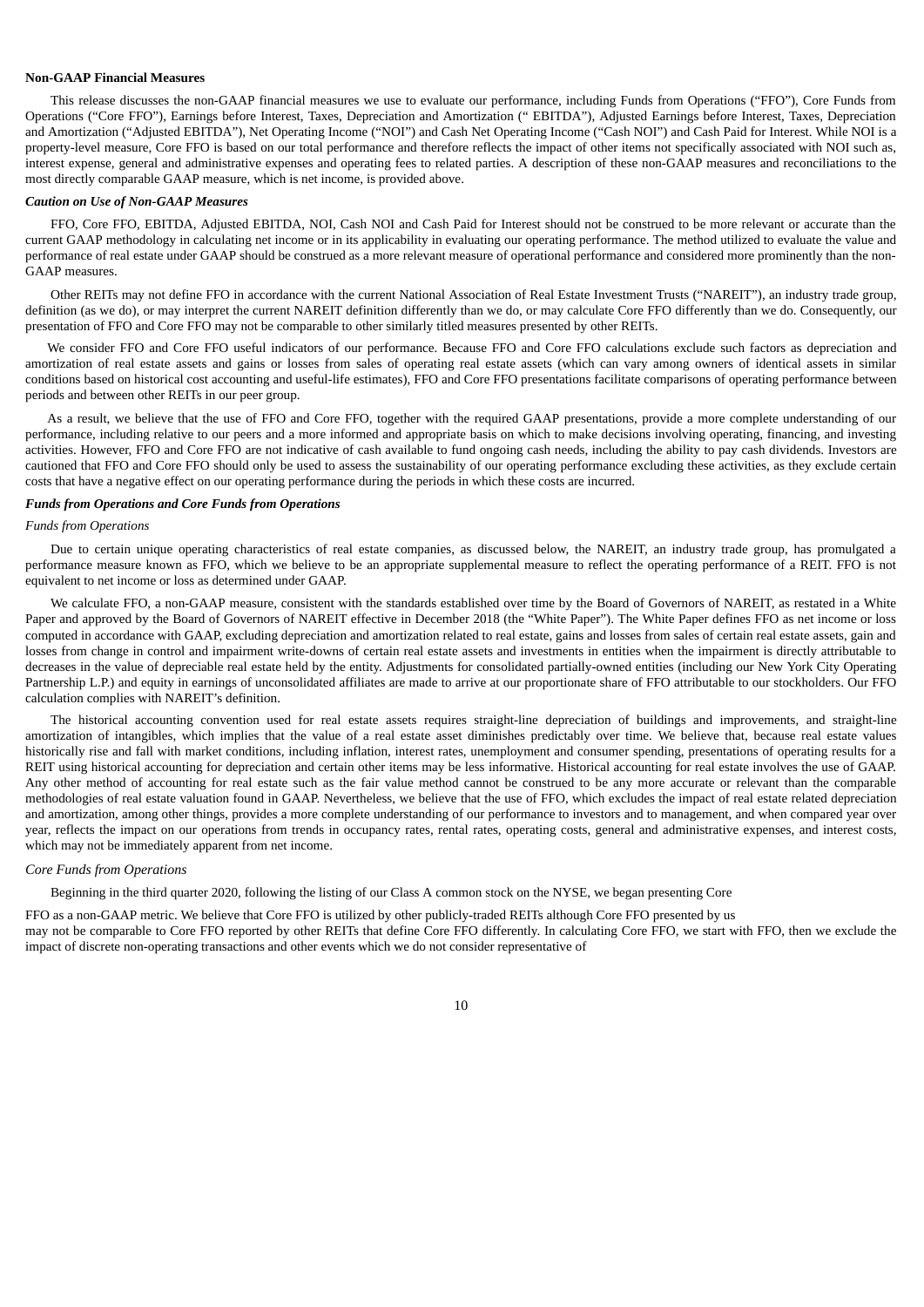the comparable operating results of our real estate operating portfolio, which is our core business platform. Specific examples of discrete non-operating items include acquisition and transaction related costs for dead deals, debt extinguishment costs and non-cash equity-based compensation. We add back non-cash writeoffs of deferred financing costs and prepayment penalties incurred with the early extinguishment of debt which are included in net income but are considered financing cash flows when paid in the statement of cash flows. We consider these write-offs and prepayment penalties to be capital transactions and not indicative of operations. By excluding expensed acquisition and transaction dead deal costs as well as non-operating costs, we believe Core FFO provides useful supplemental information that is comparable for each type of real estate investment and is consistent with management's analysis of the investing and operating performance of our properties. In future periods, we may also exclude other items from Core FFO that we believe may help investors compare our results.

#### Adjusted Earnings before Interest, Taxes, Depreciation and Amortization, Net Operating Income, Cash Net Operating Income and Cash Paid for Interest.

We believe that EBITDA and Adjusted EBITDA, which is defined as earnings before interest, taxes, depreciation and amortization adjusted for acquisition and transaction-related expenses, fees related to the listing related costs and expenses, other non-cash items such as the vesting and conversion of the Class B Units, equity-based compensation expense and including our pro-rata share from unconsolidated joint ventures, is an appropriate measure of our ability to incur and service debt. Adjusted EBITDA should not be considered as an alternative to cash flows from operating activities, as a measure of our liquidity or as an alternative to net income as an indicator of our operating activities. Other REITs may calculate Adjusted EBITDA differently and our calculation should not be compared to that of other REITs.

NOI is a non-GAAP financial measure used by us to evaluate the operating performance of our real estate. NOI is equal to total revenues, excluding contingent purchase price consideration, less property operating and maintenance expense. NOI excludes all other items of expense and income included in the financial statements in calculating net income (loss). We believe NOI provides useful and relevant information because it reflects only those income and expense items that are incurred at the property level and presents such items on an unleveraged basis. We use NOI to assess and compare property level performance and to make decisions concerning the operations of the properties. Further, we believe NOI is useful to investors as a performance measure because, when compared across periods, NOI reflects the impact on operations from trends in occupancy rates, rental rates, operating expenses and acquisition activity on an unleveraged basis, providing perspective not immediately apparent from net income (loss). NOI excludes certain items included in calculating net income (loss) in order to provide results that are more closely related to a property's results of operations. For example, interest expense is not necessarily linked to the operating performance of a real estate asset. In addition, depreciation and amortization, because of historical cost accounting and useful life estimates, may distort operating performance at the property level. NOI presented by us may not be comparable to NOI reported by other REITs that define NOI differently. We believe that in order to facilitate a clear understanding of our operating results, NOI should be examined in conjunction with net income (loss) as presented in our consolidated financial statements. NOI should not be considered as an alternative to net income (loss) as an indication of our performance or to cash flows as a measure of our liquidity or our ability to pay dividends.

Cash NOI, is a non-GAAP financial measure that is intended to reflect the performance of our properties. We define Cash NOI as NOI excluding amortization of above/below market lease intangibles and straight-line adjustments that are included in GAAP lease revenues. We believe that Cash NOI is a helpful measure that both investors and management can use to evaluate the current financial performance of our properties and it allows for comparison of our operating performance between periods and to other REITs. Cash NOI should not be considered as an alternative to net income, as an indication of our financial performance, or to cash flows as a measure of liquidity or our ability to fund all needs. The method by which we calculate and present Cash NOI may not be directly comparable to the way other REITs present Cash NOI.

Cash Paid for Interest is calculated based on the interest expense less non-cash portion of interest expense and amortization of mortgage (discount) premium, net. Management believes that Cash Paid for Interest provides useful information to investors to assess our overall solvency and financial flexibility. Cash Paid for Interest should not be considered as an alternative to interest expense as determined in accordance with GAAP or any other GAAP financial measures and should only be considered together with and as a supplement to our financial information prepared in accordance with GAAP.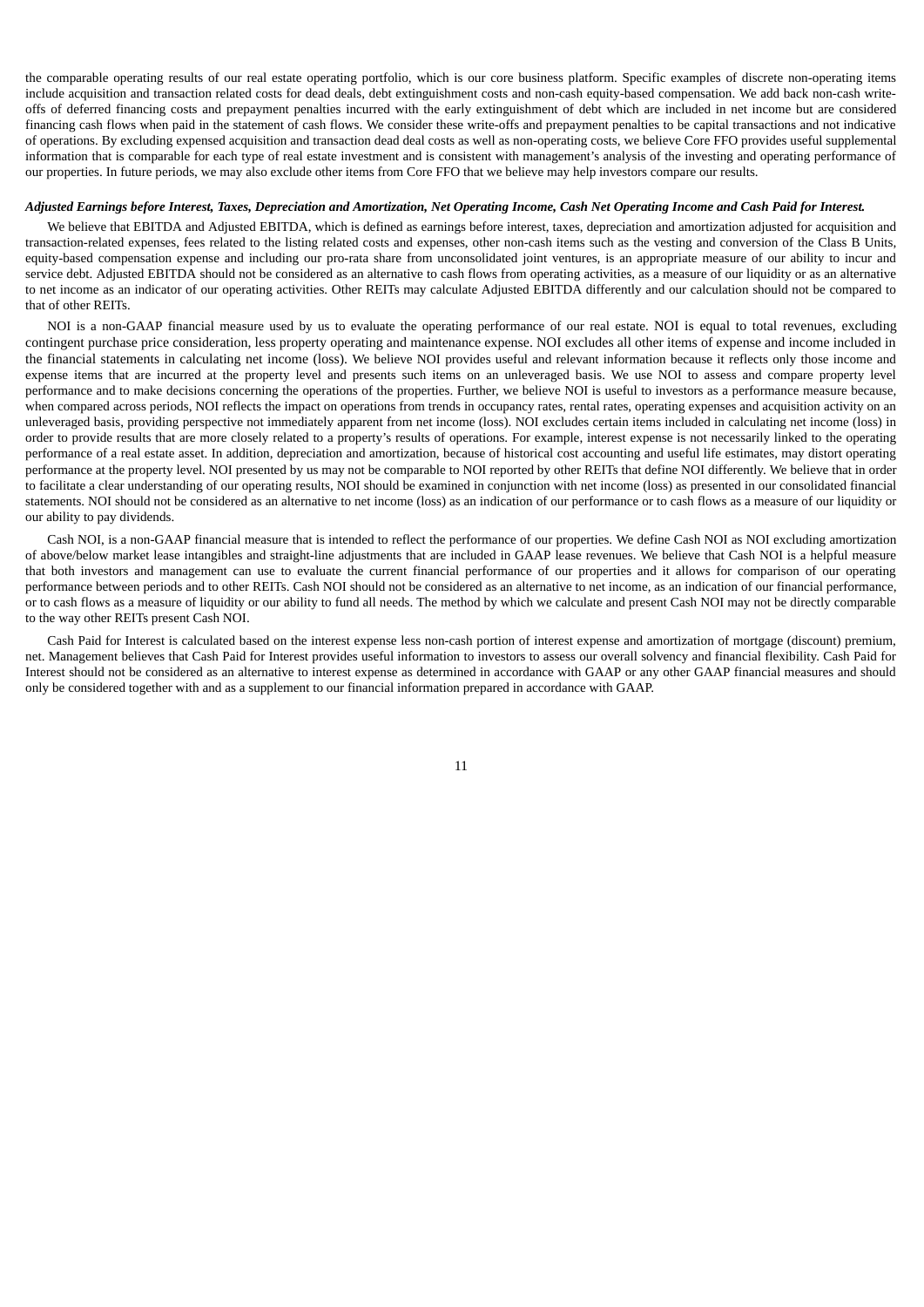**EXHIBIT 99.2**

# <span id="page-15-0"></span>**New York City REIT, Inc. Supplemental Information**

Quarter ended March 31, 2022 (unaudited)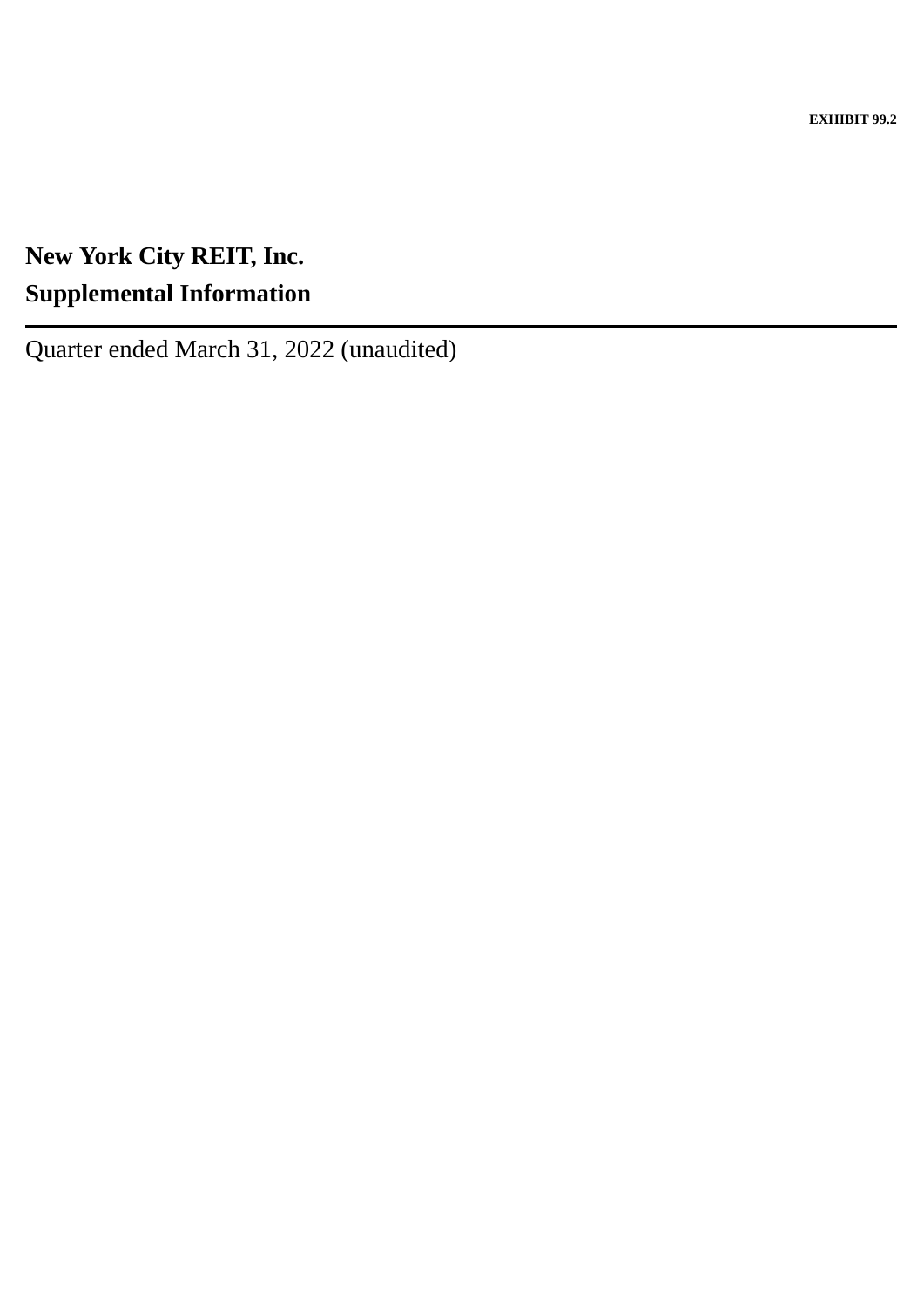### **New York City REIT, Inc. Supplemental Information Quarter ended March 31, 2022 (Unaudited)**

#### **Table of Contents**

| Item                                         | Page |
|----------------------------------------------|------|
| <b>Non-GAAP Definitions</b>                  |      |
| <b>Key Metrics</b>                           |      |
| <b>Consolidated Balance Sheets</b>           | 6    |
| <b>Consolidated Statements of Operations</b> |      |
| Non-GAAP Measures                            | 8    |
| Debt Overview                                | 10   |
| <b>Future Minimum Lease Rents</b>            | 11   |
| Top Ten Tenants                              | 12   |
| Diversification by Property Type             | 13   |
| Diversification by Tenant Industry           | 14   |
| <b>Lease Expirations</b>                     | 15   |

Please note that totals may not add due to rounding.

#### **Forward-looking Statements:**

This supplemental package of New York City REIT, Inc. (the "Company" or "NYC") includes "forward looking statements." These forward-looking statements involve risks and uncertainties that could cause actual results or events to be materially different. The words "may," "will," "seeks," "anticipates," "believes," "expects," "estimates," "projects," "plans," "intends," "should" and similar expressions are intended to identify forward-looking statements, although not all forward-looking statements contain these identifying words. These forward-looking statements are subject to a number of risks, uncertainties and other factors, many of which are outside of the Company's control, which could cause actual results to differ materially from the results contemplated by the forward-looking statements. These risks and uncertainties include (a) the potential adverse effects of (i) the ongoing global COVID-19 pandemic, including actions taken to contain or treat COVID-19, and (ii) the geopolitical instability due to the ongoing military conflict between Russia and Ukraine, including related sanctions and other penalties imposed by the U.S. and European Union, and other countries, as well as other public and private actors and companies, on the Company, the Company's tenants, and the global economy and financial markets, and (b) that any potential future acquisition is subject to market conditions and capital availability and may not be identified or completed on favorable terms, or at all, as well as those risks and uncertainties set forth in the Risk Factors section of the Company's Annual Report on Form 10-K for the year ended December 31, 2021 filed on March 18, 2022 and all other filings with the SEC after that date as such risks, uncertainties and other important factors may be updated from time to time in the Company's subsequent reports. Forward looking statements speak only as of the date they are made, and the Company undertakes no obligation to update or revise any forward-looking statement to reflect changed assumptions, the occurrence of unanticipated events or changes to future operating results, unless required to do so by law.

#### **Accounting Treatment of Rent Deferrals:**

The majority of the concessions granted to our tenants as a result of the COVID-19 pandemic are rent deferrals or temporary rent abatements with the original lease term unchanged and collection of deferred rent deemed probable. As a result of relief granted by the Financial Accounting Standards Board and the Securities and Exchange Commission related to lease modification accounting, rental revenue used to calculate Net Income, NAREIT FFO, Core FFO, EBITDA and Adjusted EBITDA (all as defined below) have not been, and we do not expect it to be, significantly impacted by these types of deferrals.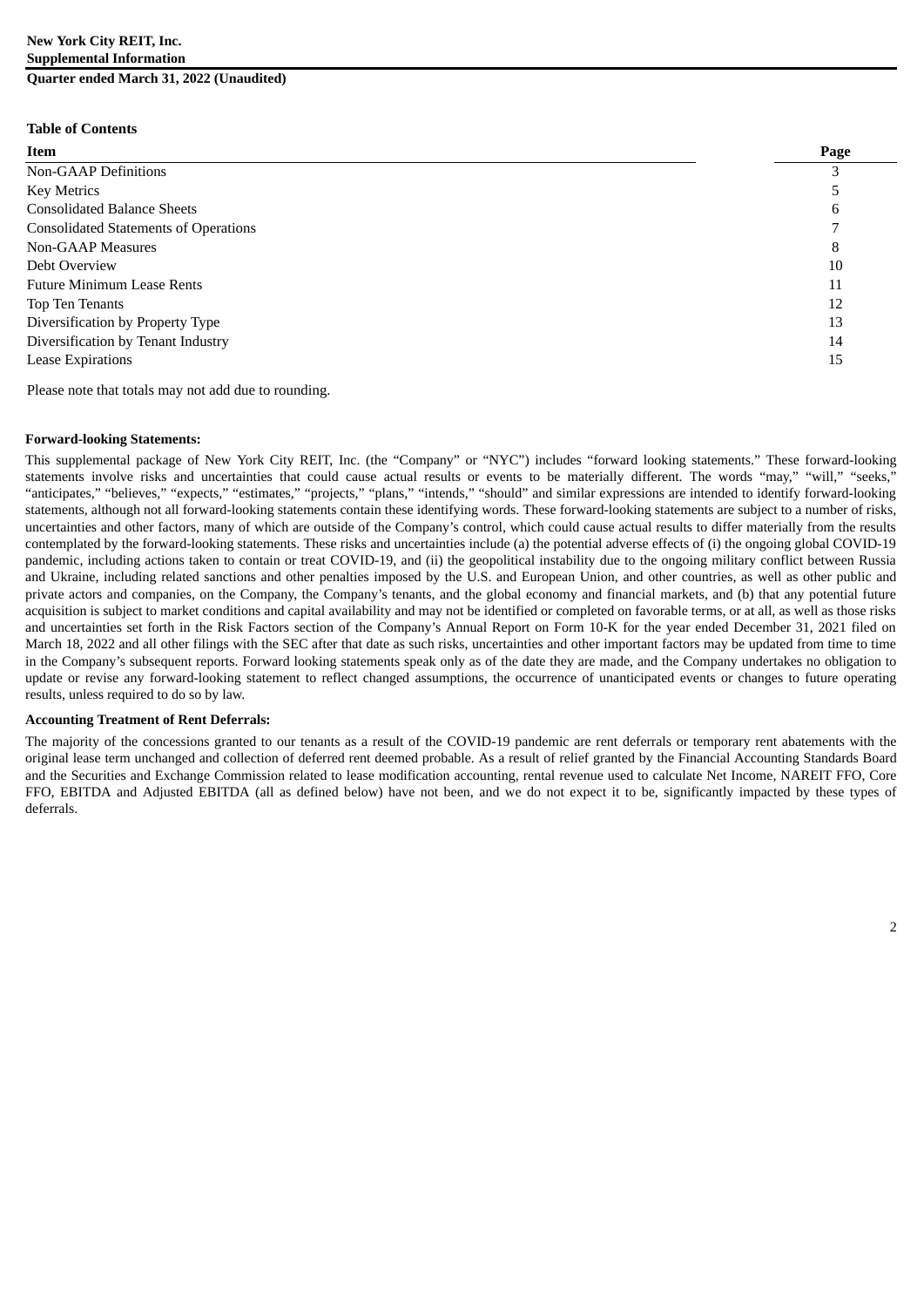#### **Non-GAAP Financial Measures**

This section discusses the non-GAAP financial measures we use to evaluate our performance, including Funds from Operations ("FFO"), Core Funds from Operations ("Core FFO"), Earnings before Interest, Taxes, Depreciation and Amortization ("EBITDA"), Adjusted Earnings before Interest, Taxes, Depreciation and Amortization ("Adjusted EBITDA"), Net Operating Income ("NOI"), Cash Net Operating Income ("Cash NOI") and Cash Paid for Interest. While NOI is a property-level measure, Core FFO is based on our total performance and therefore reflects the impact of other items not specifically associated with NOI such as, interest expense, general and administrative expenses and operating fees to related parties. A description of these non-GAAP measures and reconciliations to the most directly comparable GAAP measure, which is net income, is provided below.

#### *Caution on Use of Non-GAAP Measures*

FFO, Core FFO, EBITDA, Adjusted EBITDA, NOI, Cash NOI and Cash Paid for Interest should not be construed to be more relevant or accurate than the current GAAP methodology in calculating net income or in its applicability in evaluating our operating performance. The method utilized to evaluate the value and performance of real estate under GAAP should be construed as a more relevant measure of operational performance and considered more prominently than the non-GAAP measures.

Other REITs may not define FFO in accordance with the current National Association of Real Estate Investment Trusts ("NAREIT"), an industry trade group, definition (as we do), or may interpret the current NAREIT definition differently than we do, or may calculate Core FFO differently than we do. Consequently, our presentation of FFO and Core FFO may not be comparable to other similarly titled measures presented by other REITs.

We consider FFO and Core FFO useful indicators of our performance. Because FFO and Core FFO calculations exclude such factors as depreciation and amortization of real estate assets and gains or losses from sales of operating real estate assets (which can vary among owners of identical assets in similar conditions based on historical cost accounting and useful-life estimates), FFO and Core FFO presentations facilitate comparisons of operating performance between periods and between other REITs in our peer group.

As a result, we believe that the use of FFO and Core FFO, together with the required GAAP presentations, provide a more complete understanding of our performance, including relative to our peers and a more informed and appropriate basis on which to make decisions involving operating, financing, and investing activities. However, FFO and Core FFO are not indicative of cash available to fund ongoing cash needs, including the ability to pay cash dividends. Investors are cautioned that FFO and Core FFO should only be used to assess the sustainability of our operating performance excluding these activities, as they exclude certain costs that have a negative effect on our operating performance during the periods in which these costs are incurred.

#### *Funds from Operations and Core Funds from Operations*

#### *Funds from Operations*

Due to certain unique operating characteristics of real estate companies, as discussed below, the NAREIT, an industry trade group, has promulgated a performance measure known as FFO, which we believe to be an appropriate supplemental measure to reflect the operating performance of a REIT. FFO is not equivalent to net income or loss as determined under GAAP.

We calculate FFO, a non-GAAP measure, consistent with the standards established over time by the Board of Governors of NAREIT, as restated in a White Paper and approved by the Board of Governors of NAREIT effective in December 2018 (the "White Paper"). The White Paper defines FFO as net income or loss computed in accordance with GAAP, excluding depreciation and amortization related to real estate, gains and losses from sales of certain real estate assets, gain and losses from change in control and impairment write-downs of certain real estate assets and investments in entities when the impairment is directly attributable to decreases in the value of depreciable real estate held by the entity. Adjustments for consolidated partially-owned entities (including New York City Operating Partnership L.P.) and equity in earnings of unconsolidated affiliates are made to arrive at our proportionate share of FFO attributable to our stockholders. Our FFO calculation complies with NAREIT's definition.

The historical accounting convention used for real estate assets requires straight-line depreciation of buildings and improvements, and straight-line amortization of intangibles, which implies that the value of a real estate asset diminishes predictably over time. We believe that, because real estate values historically rise and fall with market conditions, including inflation, interest rates, unemployment and consumer spending, presentations of operating results for a REIT using historical accounting for depreciation and certain other items may be less informative. Historical accounting for real estate involves the use of GAAP. Any other method of accounting for real estate such as the fair value method cannot be construed to be any more accurate or relevant than the comparable methodologies of real estate valuation found in GAAP. Nevertheless, we believe that the use of FFO, which excludes the impact of real estate related depreciation and amortization, among other things, provides a more complete understanding of our performance to investors and to management, and when compared year over year, reflects the impact on our operations from trends in occupancy rates, rental rates, operating costs, general and administrative expenses, and interest costs, which may not be immediately apparent from net income.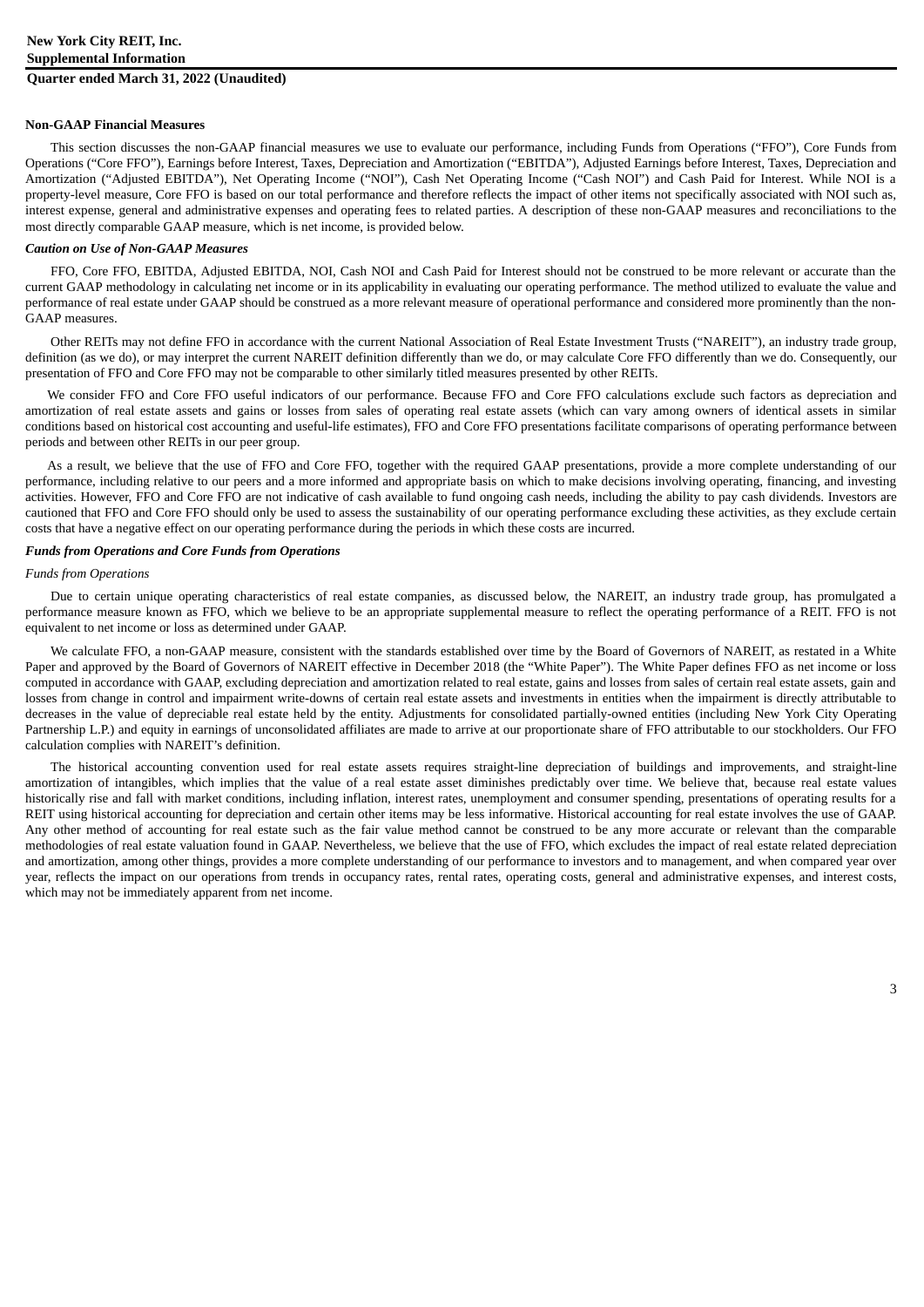#### *Core Funds from Operations*

Beginning in the third quarter 2020, following the listing of our Class A common stock on the New York Stock Exchange, we began presenting Core FFO as a non-GAAP metric. We believe that Core FFO is utilized by other publicly-traded REITs although Core FFO presented by us

may not be comparable to Core FFO reported by other REITs that define Core FFO differently. In calculating Core FFO, we start with FFO, then we exclude the impact of discrete non-operating transactions and other events which we do not consider representative of the comparable operating results of our real estate operating portfolio, which is our core business platform. Specific examples of discrete non-operating items include acquisition and transaction related costs for dead deals, debt extinguishment costs and non-cash equity-based compensation. We add back non-cash write-offs of deferred financing costs and prepayment penalties incurred with the early extinguishment of debt which are included in net income but are considered financing cash flows when paid in the statement of cash flows. We consider these write-offs and prepayment penalties to be capital transactions and not indicative of operations. By excluding expensed acquisition and transaction dead deal costs as well as non-operating costs, we believe Core FFO provides useful supplemental information that is comparable for each type of real estate investment and is consistent with management's analysis of the investing and operating performance of our properties. In future periods, we may also exclude other items from Core FFO that we believe may help investors compare our results.

#### Adjusted Earnings before Interest, Taxes, Depreciation and Amortization, Net Operating Income, Cash Net Operating Income and Cash Paid for Interest.

We believe that EBITDA and Adjusted EBITDA, which is defined as earnings before interest, taxes, depreciation and amortization adjusted for acquisition and transaction-related expenses, listing-related costs and expenses, other non-cash items such as the vesting and conversion of the Class B Units, equity-based compensation expense and including our pro-rata share from unconsolidated joint ventures, is an appropriate measure of our ability to incur and service debt. Adjusted EBITDA should not be considered as an alternative to cash flows from operating activities, as a measure of our liquidity or as an alternative to net income as an indicator of our operating activities. Other REITs may calculate Adjusted EBITDA differently and our calculation should not be compared to that of other **REITs** 

NOI is a non-GAAP financial measure used by us to evaluate the operating performance of our real estate. NOI is equal to total revenues, excluding contingent purchase price consideration, less property operating and maintenance expense. NOI excludes all other items of expense and income included in the financial statements in calculating net income (loss). We believe NOI provides useful and relevant information because it reflects only those income and expense items that are incurred at the property level and presents such items on an unleveraged basis. We use NOI to assess and compare property level performance and to make decisions concerning the operations of the properties. Further, we believe NOI is useful to investors as a performance measure because, when compared across periods, NOI reflects the impact on operations from trends in occupancy rates, rental rates, operating expenses and acquisition activity on an unleveraged basis, providing perspective not immediately apparent from net income (loss). NOI excludes certain items included in calculating net income (loss) in order to provide results that are more closely related to a property's results of operations. For example, interest expense is not necessarily linked to the operating performance of a real estate asset. In addition, depreciation and amortization, because of historical cost accounting and useful life estimates, may distort operating performance at the property level. NOI presented by us may not be comparable to NOI reported by other REITs that define NOI differently. We believe that in order to facilitate a clear understanding of our operating results, NOI should be examined in conjunction with net income (loss) as presented in our consolidated financial statements. NOI should not be considered as an alternative to net income (loss) as an indication of our performance or to cash flows as a measure of our liquidity or our ability to pay dividends.

Cash NOI, is a non-GAAP financial measure that is intended to reflect the performance of our properties. We define Cash NOI as NOI excluding amortization of above/below market lease intangibles and straight-line adjustments that are included in GAAP lease revenues. We believe that Cash NOI is a helpful measure that both investors and management can use to evaluate the current financial performance of our properties and it allows for comparison of our operating performance between periods and to other REITs. Cash NOI should not be considered as an alternative to net income, as an indication of our financial performance, or to cash flows as a measure of liquidity or our ability to fund all needs. The method by which we calculate and present Cash NOI may not be directly comparable to the way other REITs present Cash NOI.

Cash Paid for Interest is calculated based on the interest expense less non-cash portion of interest expense and amortization of mortgage (discount) premium, net. Management believes that Cash Paid for Interest provides useful information to investors to assess our overall solvency and financial flexibility. Cash Paid for Interest should not be considered as an alternative to interest expense as determined in accordance with GAAP or any other GAAP financial measures and should only be considered together with and as a supplement to our financial information prepared in accordance with GAAP.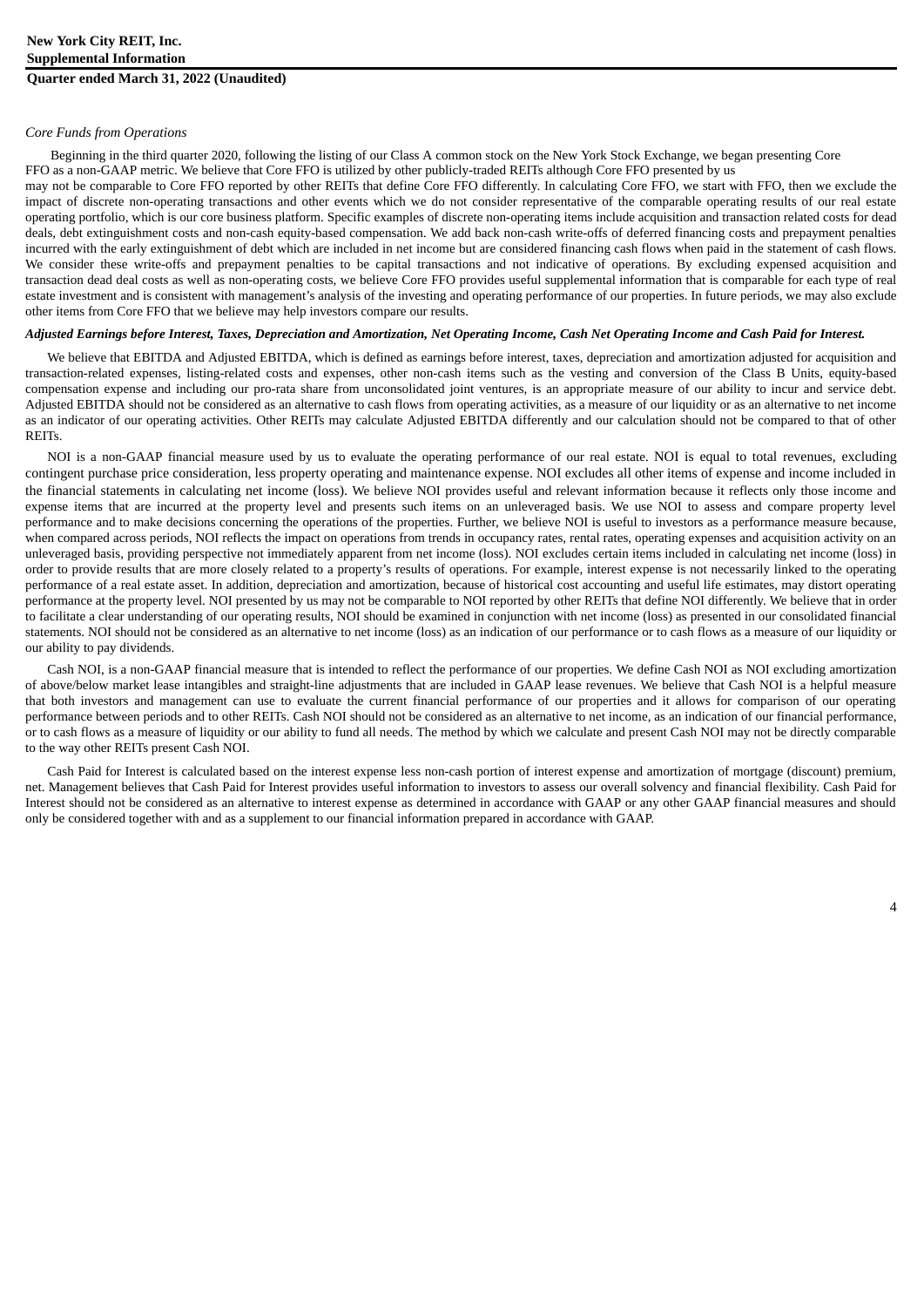**Quarter ended March 31, 2022 (Unaudited)**

### **Key Metrics**

#### *As of and for the three months ended March 31, 2022 Amounts in thousands, except per share data, ratios and percentages*

| Financial Results (Amounts in thousands, except per share data)                               |              |           |
|-----------------------------------------------------------------------------------------------|--------------|-----------|
| Revenue from tenants                                                                          | $\mathbb{S}$ | 15,646    |
| Net loss attributable to common stockholders                                                  | £.           | (11, 105) |
| Basic and diluted net loss per share attributable to common stockholders                      | \$           | (0.84)    |
| Cash NOI <sup>[1]</sup>                                                                       |              | 5,741     |
| Adjusted EBITDA <sup>[1]</sup>                                                                | \$           | 2,748     |
| Core FFO attributable to common stockholders [1]                                              | S            | (2,004)   |
| <b>Balance Sheet and Capitalization</b> (Amounts in thousands, except ratios and percentages) |              |           |
| Gross asset value [2]                                                                         | \$           | 974,923   |
| Net debt [3] [4]                                                                              | \$           | 389,158   |
| Total consolidated debt [4]                                                                   | £.           | 399,500   |
| <b>Total assets</b>                                                                           | \$           | 810,182   |
| Cash and cash equivalents [5]                                                                 | £.           | 10,342    |
|                                                                                               |              |           |
| Common shares outstanding as of March 31, 2022                                                |              | 13,372    |
|                                                                                               |              |           |
| Net debt to gross asset value                                                                 |              | 39.9%     |
| Net debt to annualized adjusted EBITDA <sup>[1]</sup> (annualized based on quarterly results) |              | 35.4 x    |
|                                                                                               |              |           |
| Weighted-average interest rate cost [6]                                                       |              | 4.4 %     |
| Weighted-average debt maturity (years) <sup>[7]</sup>                                         |              | 4.9       |
| Interest Coverage Ratio <sup>[8]</sup>                                                        |              | 0.6 x     |
| <b>Real Estate Portfolio</b>                                                                  |              |           |
| Number of properties                                                                          |              | 8         |
| Number of tenants                                                                             |              | 76        |
|                                                                                               |              |           |
| Square footage (millions)                                                                     |              | 1.2       |
| Leased                                                                                        |              | 84.4 %    |
| Weighted-average remaining lease term (years) <sup>[9]</sup>                                  |              | 6.8       |

[1] This Non-GAAP metric is reconciled below.

 $\overline{\phantom{a}}$ 

[2] Defined as total assets of \$810.2 million plus accumulated depreciation and amortization of \$164.7 million as of March 31, 2022.

[3] Represents total debt outstanding of \$399.5 million, less cash and cash equivalents of \$10.3 million.

[4] Excludes the effect of deferred financing costs, net.

[5] Under the terms of one of the Company's mortgage loans, the Company is required to maintain minimum liquid assets (i.e. cash and cash equivalents) of \$10.0 million.

[6] The weighted average interest rate cost is based on the outstanding principal balance of the debt.

[7] The weighted average debt maturity is based on the outstanding principal balance of the debt.

[8] The interest coverage ratio is calculated by dividing adjusted EBITDA for the applicable quarter by cash paid for interest (calculated based on the interest expense less non-cash portion of interest expense and amortization of mortgage (discount) premium, net). Management believes that Interest Coverage Ratio is a useful supplemental measure of our ability to service our debt obligations. Adjusted EBITDA and cash paid for interest are Non-GAAP metrics and are reconciled below.

[9] Based on annualized straight-line rent as of March 31, 2022.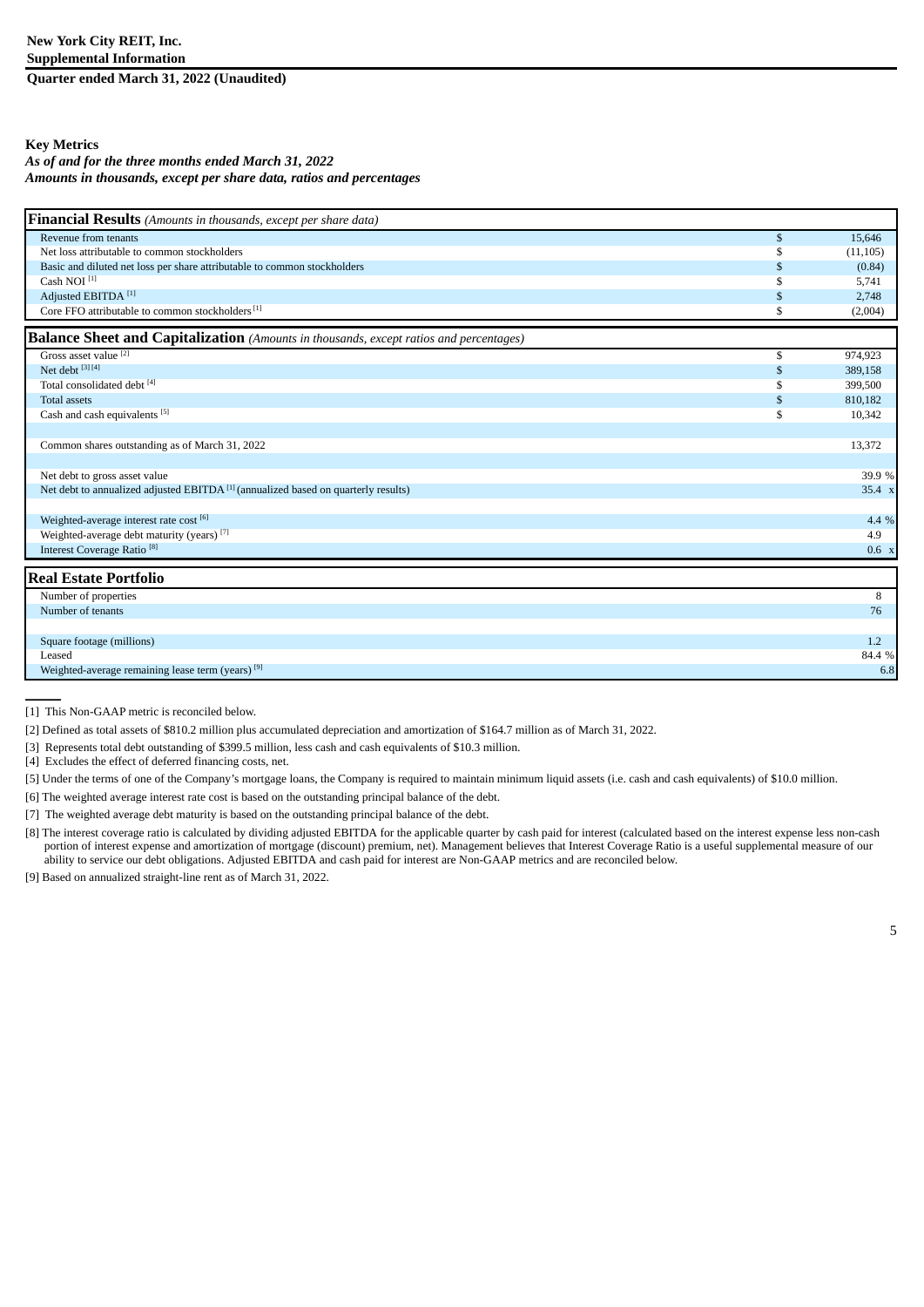**Quarter ended March 31, 2022**

### **Consolidated Balance Sheets**

*Amounts in thousands, except share and per share data*

|                                                                                                                                                                                    |              | March 31,<br>2022 |                | December 31,<br>2021 |
|------------------------------------------------------------------------------------------------------------------------------------------------------------------------------------|--------------|-------------------|----------------|----------------------|
| <b>ASSETS</b>                                                                                                                                                                      |              | (Unaudited)       |                |                      |
| Real estate investments, at cost:                                                                                                                                                  |              |                   |                |                      |
| Land                                                                                                                                                                               | $\mathbb{S}$ | 192,600           | \$             | 192,600              |
| Buildings and improvements                                                                                                                                                         |              | 573,667           |                | 572,576              |
| Acquired intangible assets                                                                                                                                                         |              | 87,478            |                | 87,478               |
| Total real estate investments, at cost                                                                                                                                             |              | 853,745           |                | 852,654              |
| Less accumulated depreciation and amortization                                                                                                                                     |              | (164, 741)        |                | (157, 880)           |
| Total real estate investments, net                                                                                                                                                 |              | 689,004           |                | 694,774              |
| Cash and cash equivalents                                                                                                                                                          |              | 10,342            |                | 11,674               |
| Restricted cash                                                                                                                                                                    |              | 12,989            |                | 16,754               |
| Operating lease right-of-use asset                                                                                                                                                 |              | 55,114            |                | 55,167               |
| Prepaid expenses and other assets                                                                                                                                                  |              | 5,730             |                | 9,293                |
| Derivative asset, at fair value                                                                                                                                                    |              | 149               |                |                      |
| Straight-line rent receivable                                                                                                                                                      |              | 27,144            |                | 25,838               |
| Deferred leasing costs, net                                                                                                                                                        |              | 9,710             |                | 9,551                |
| <b>Total assets</b>                                                                                                                                                                | \$           | 810,182           | \$             | 823,051              |
|                                                                                                                                                                                    |              |                   |                |                      |
| <b>LIABILITIES AND STOCKHOLDERS' EQUITY</b>                                                                                                                                        |              |                   |                |                      |
| Mortgage notes payable, net                                                                                                                                                        | $\mathbb{S}$ | 393,002           | -\$            | 398,117              |
| Accounts payable, accrued expenses and other liabilities (including amounts due to related parties of<br>\$646 and \$141 at March 31, 2022 and December 31, 2021, respectively)    |              | 10,141            |                | 8,131                |
| <b>Operating lease liability</b>                                                                                                                                                   |              | 54,757            |                | 54,770               |
| Below-market lease liabilities, net                                                                                                                                                |              | 3,898             |                | 4,224                |
| Derivative liability, at fair value                                                                                                                                                |              |                   |                | 1,553                |
| Deferred revenue                                                                                                                                                                   |              | 4,785             |                | 5,120                |
| <b>Total liabilities</b>                                                                                                                                                           |              | 466.583           |                | 471,915              |
| Preferred stock, \$0.01 par value, 50,000,000 shares authorized, none issued and outstanding at<br>March 31, 2022 and December 31, 2021                                            |              |                   |                |                      |
| Common stock, \$0.01 par value, 300,000,000 shares authorized, 13,371,810 and 13,277,738 shares<br>issued and outstanding as of March 31, 2022 and December 31, 2021, respectively |              | 134               |                | 133                  |
| Additional paid-in capital                                                                                                                                                         |              | 692,212           |                | 691,118              |
| Accumulated other comprehensive loss                                                                                                                                               |              | 197               |                | (1,553)              |
| Distributions in excess of accumulated earnings                                                                                                                                    |              | (363, 183)        |                | (350, 709)           |
| <b>Total stockholders' equity</b>                                                                                                                                                  |              | 329,360           |                | 338,989              |
| Non-controlling interests                                                                                                                                                          |              | 14,239            |                | 12,147               |
| <b>Total equity</b>                                                                                                                                                                |              | 343,599           |                | 351,136              |
| <b>Total liabilities and equity</b>                                                                                                                                                | \$           | 810,182           | $\mathfrak{s}$ | 823,051              |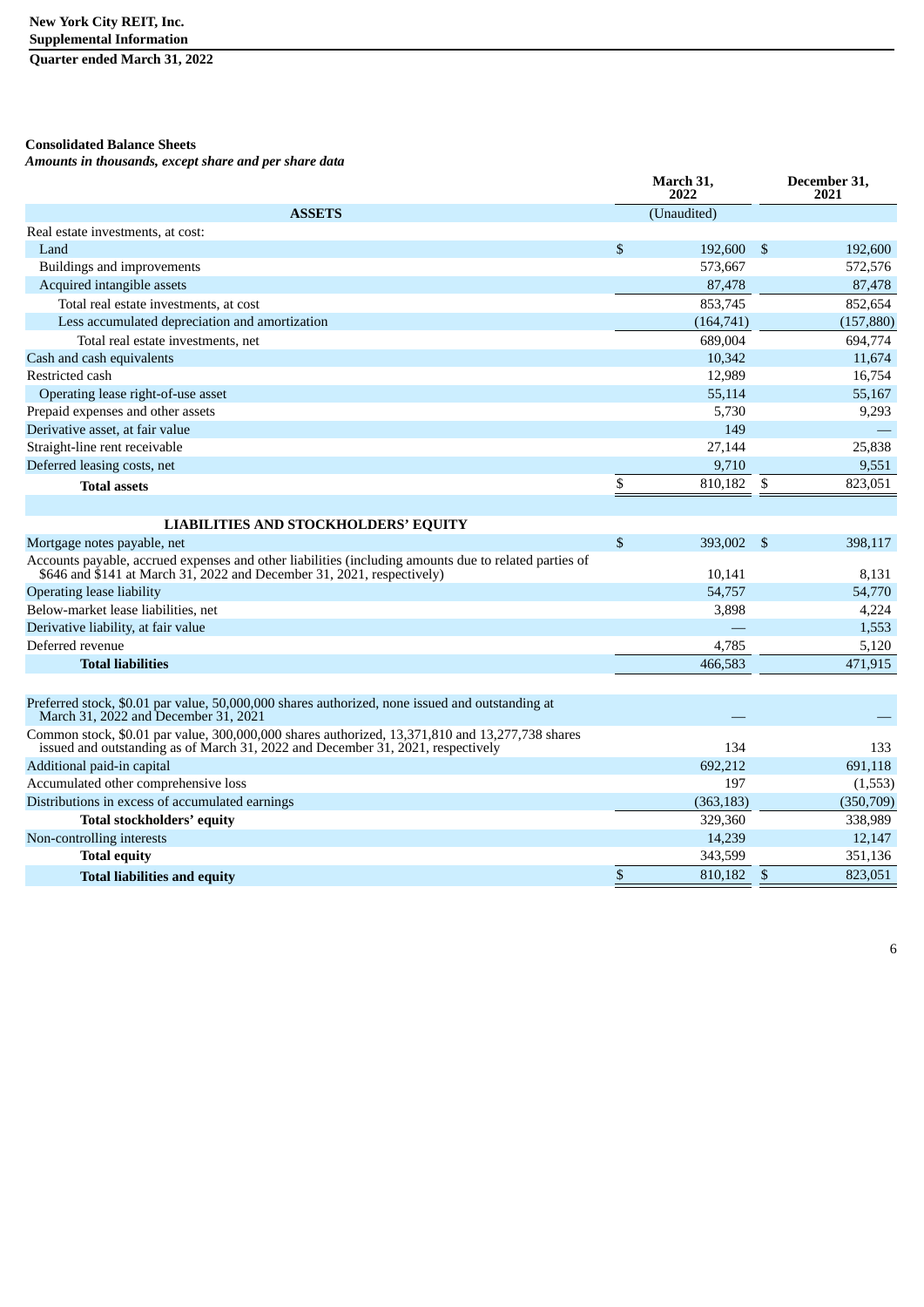**Quarter ended March 31, 2022 (Unaudited)**

### **Consolidated Statements of Operations**

*Amounts in thousands, except share and per share data*

|                                                           | <b>Three Months Ended</b> |                   |              |                      |                         |    |                         |
|-----------------------------------------------------------|---------------------------|-------------------|--------------|----------------------|-------------------------|----|-------------------------|
|                                                           |                           | March 31,<br>2022 |              | December 31,<br>2021 | September 30, 2021      |    | <b>June 30,</b><br>2021 |
| <b>Revenue from tenants</b>                               | \$                        | 15,646            | $\mathbb{S}$ | 24,208               | 15,848<br><sup>\$</sup> | \$ | 14,977                  |
|                                                           |                           |                   |              |                      |                         |    |                         |
| <b>Expenses:</b>                                          |                           |                   |              |                      |                         |    |                         |
| Asset and property management fees to related parties     |                           | 1,922             |              | 1,938                | 1,862                   |    | 1,847                   |
| Property operating                                        |                           | 8,578             |              | 8,275                | 8,029                   |    | 8,323                   |
| Impairment of real estate investments                     |                           |                   |              | 1,039                | 413                     |    |                         |
| Equity-based compensation                                 |                           | 2,120             |              | 2,119                | 2,121                   |    | 2,120                   |
| General and administrative                                |                           | 2,398             |              | 2,104                | 1,884                   |    | 1,984                   |
| Depreciation and amortization                             |                           | 6,981             |              | 7,657                | 7,851                   |    | 7,023                   |
| Total expenses                                            |                           | 21,999            |              | 23,132               | 22,160                  |    | 21,297                  |
| <b>Operating loss</b>                                     |                           | (6,353)           |              | 1,076                | (6,312)                 |    | (6,320)                 |
| Other income (expense):                                   |                           |                   |              |                      |                         |    |                         |
| Interest expense                                          |                           | (4,715)           |              | (4,811)              | (4,803)                 |    | (4,763)                 |
| Other (expense) income                                    |                           | (37)              |              | 3                    | 5                       |    | 31                      |
| Total other expense, net                                  |                           | (4,752)           |              | (4,808)              | (4,798)                 |    | (4,732)                 |
| Net loss before income taxes                              |                           | (11, 105)         |              | (3,732)              | (11, 110)               |    | (11,052)                |
| Income tax expense                                        |                           |                   |              | (23)                 | (14)                    |    |                         |
| Net loss and Net loss attributable to common stockholders | \$                        | (11, 105)         | \$           | (3,755)              | \$<br>(11, 124)         | \$ | (11,052)                |
|                                                           |                           |                   |              |                      |                         |    |                         |
| <b>Basic and Diluted Net Loss Per Share:</b>              |                           |                   |              |                      |                         |    |                         |

| Net loss per share attributable to common stockholders — Basic<br>and Diluted | (0.84)     | (0.29)    | (0.85)     | (0.87)     |
|-------------------------------------------------------------------------------|------------|-----------|------------|------------|
| Weighted average shares outstanding — Basic and Diluted                       | 13.299.650 | 3.252.567 | 13.093.486 | 12,799,703 |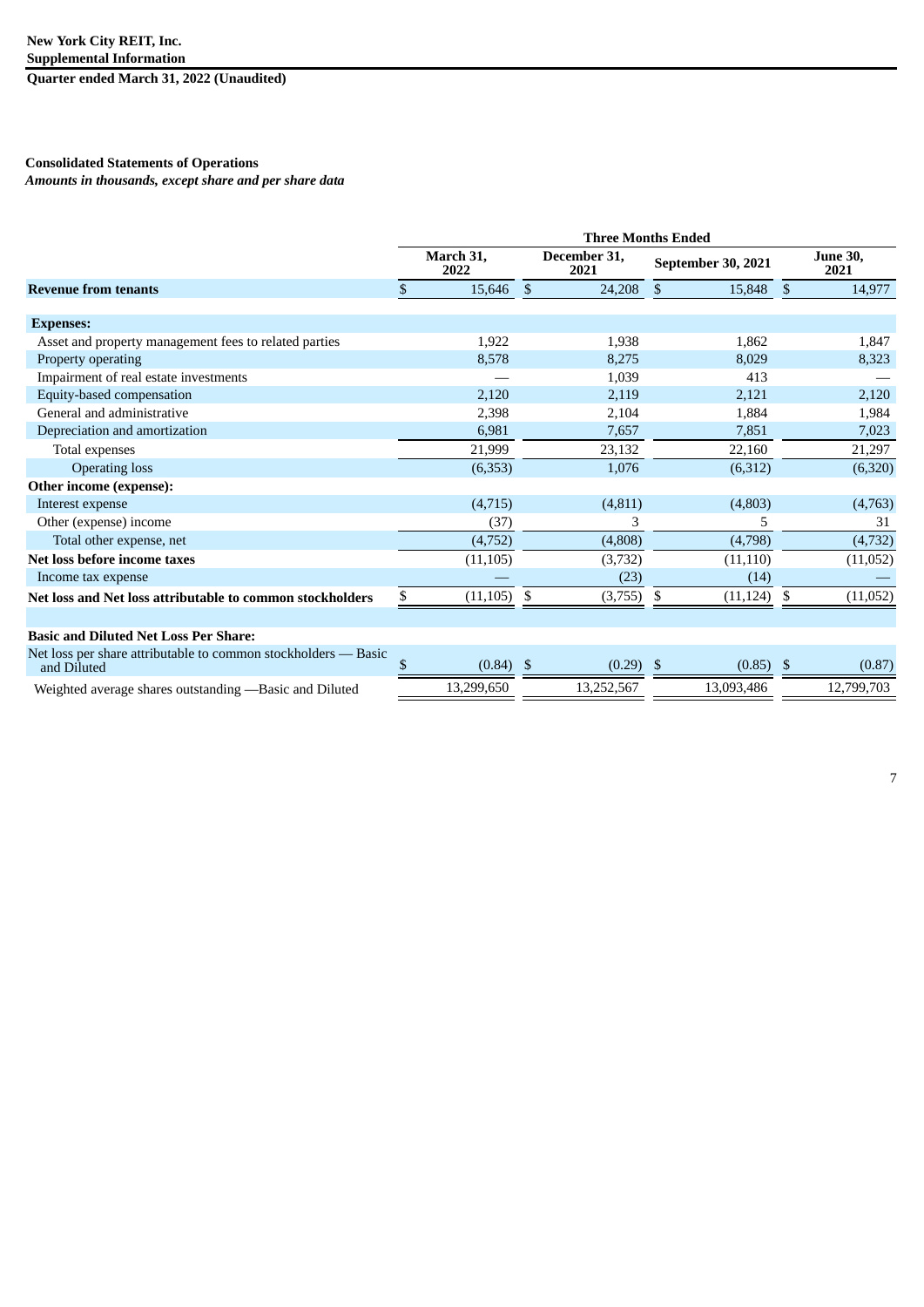### **New York City REIT, Inc. Supplemental Information**

**Quarter ended March 31, 2022 (Unaudited)**

## **Non-GAAP Measures**

*Amounts in thousands*

|                                                                                           | <b>Three Months Ended</b> |               |                      |    |                       |    |                         |  |  |
|-------------------------------------------------------------------------------------------|---------------------------|---------------|----------------------|----|-----------------------|----|-------------------------|--|--|
|                                                                                           | March 31,<br>2022         |               | December 31,<br>2021 |    | September 30,<br>2021 |    | <b>June 30,</b><br>2021 |  |  |
| <b>EBITDA:</b>                                                                            |                           |               |                      |    |                       |    |                         |  |  |
| Net loss                                                                                  | \$<br>$(11, 105)$ \$      |               | $(3,755)$ \$         |    | $(11, 124)$ \$        |    | (11,052)                |  |  |
| Depreciation and amortization                                                             | 6,981                     |               | 7,657                |    | 7,851                 |    | 7,023                   |  |  |
| Interest expense                                                                          | 4,715                     |               | 4,811                |    | 4,803                 |    | 4,763                   |  |  |
| Income tax expense                                                                        |                           |               | 23                   |    | 14                    |    |                         |  |  |
| <b>EBITDA</b>                                                                             | 591                       |               | 8,736                |    | 1,544                 |    | 734                     |  |  |
| Impairment of real estate investments                                                     |                           |               | 1,039                |    | 413                   |    |                         |  |  |
| Equity-based compensation                                                                 | 2,120                     |               | 2,119                |    | 2,121                 |    | 2,120                   |  |  |
| Other expense (income)                                                                    | 37                        |               | (3)                  |    | (5)                   |    | (31)                    |  |  |
| <b>Adjusted EBITDA</b>                                                                    | 2,748                     |               | 11,891               |    | 4,073                 |    | 2,823                   |  |  |
| Asset and property management fees to related parties                                     | 1,922                     |               | 1,938                |    | 1,862                 |    | 1,847                   |  |  |
| General and administrative                                                                | 2,398                     |               | 2,104                |    | 1,884                 |    | 1,984                   |  |  |
| <b>NOI</b>                                                                                | 7,068                     |               | 15,933               |    | 7,819                 |    | 6,654                   |  |  |
| Accretion of below- and amortization of above-market lease<br>liabilities and assets, net | (51)                      |               | (7, 864)             |    | (367)                 |    | (225)                   |  |  |
| Straight-line rent (revenue as a lessor)                                                  | (1,303)                   |               | (972)                |    | (1,738)               |    | (438)                   |  |  |
| Straight-line ground rent (expense as lessee)                                             | 27                        |               | 27                   |    | 28                    |    | 26                      |  |  |
| <b>Cash NOI</b>                                                                           | \$<br>5,741               | -S            | 7,124                | -8 | 5,742                 | -S | 6,017                   |  |  |
|                                                                                           |                           |               |                      |    |                       |    |                         |  |  |
| <b>Cash Paid for Interest:</b>                                                            |                           |               |                      |    |                       |    |                         |  |  |
| Interest expense                                                                          | \$<br>4,715               | <sup>\$</sup> | 4,811                | \$ | 4,803                 | \$ | 4,763                   |  |  |
| Amortization of deferred financing costs                                                  | (385)                     |               | (386)                |    | (386)                 |    | (386)                   |  |  |
| Total cash paid for interest                                                              | 4,330                     | \$            | 4,425                | \$ | 4,417                 | \$ | 4,377                   |  |  |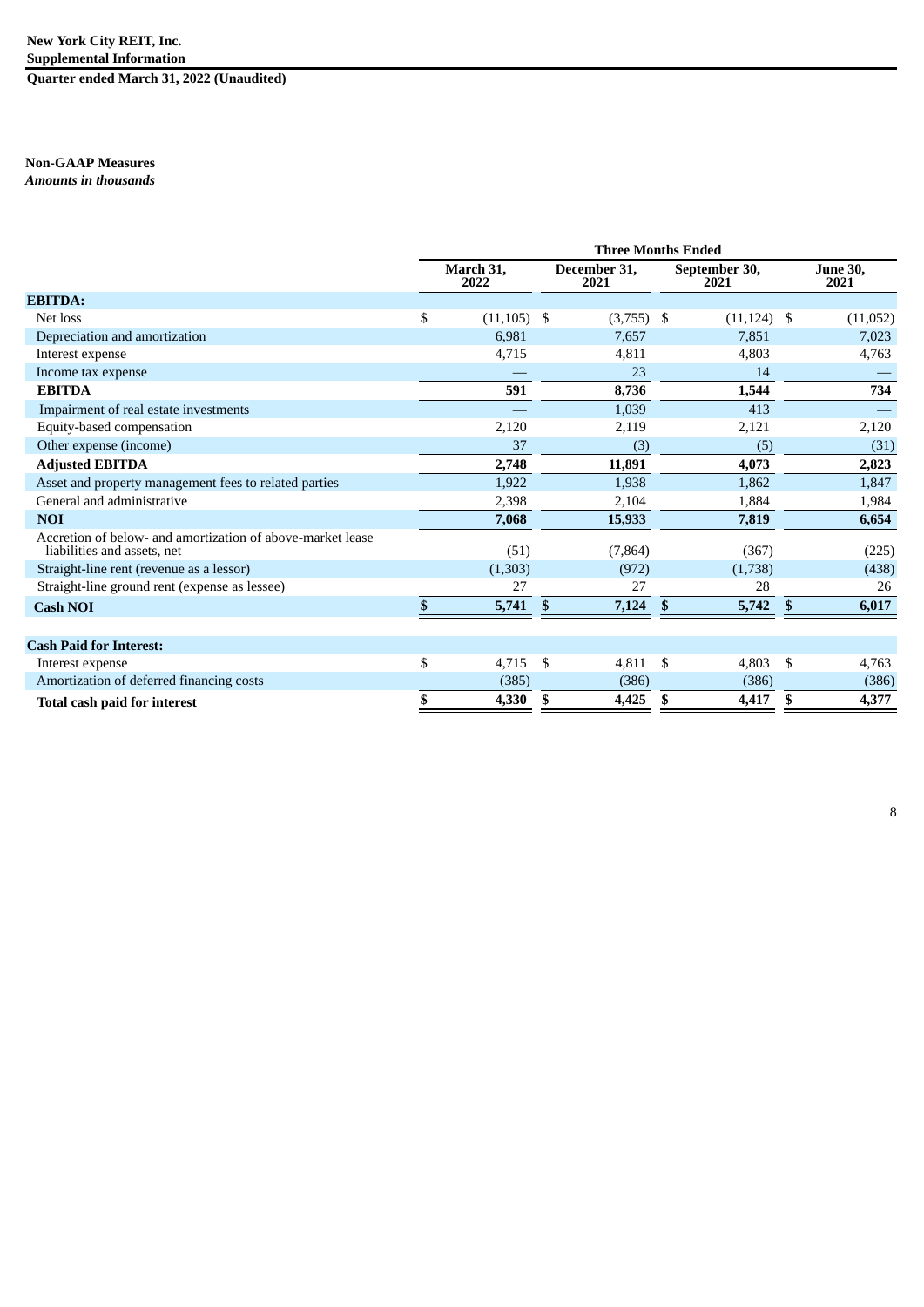**Quarter ended March 31, 2022 (Unaudited)**

### **Non-GAAP Measures**

 $\overline{\phantom{a}}$ 

*Amounts in thousands, except per share data*

|                                                  | <b>Three Months Ended</b> |                      |              |                       |                |  |                         |  |
|--------------------------------------------------|---------------------------|----------------------|--------------|-----------------------|----------------|--|-------------------------|--|
|                                                  | March 31,<br>2022         | December 31,<br>2021 |              | September 30,<br>2021 |                |  | <b>June 30,</b><br>2021 |  |
| <b>Funds from operations (FFO):</b>              |                           |                      |              |                       |                |  |                         |  |
| Net loss attributable to common stockholders [1] | $(11, 105)$ \$            |                      | $(3,755)$ \$ |                       | $(11, 124)$ \$ |  | (11,052)                |  |
| Impairment of real estate investments            |                           |                      | 1,039        |                       | 413            |  |                         |  |
| Depreciation and amortization                    | 6,981                     |                      | 7,657        |                       | 7,851          |  | 7,023                   |  |
| FFO attributable to common stockholders [1]      | (4, 124)                  |                      | 4,941        |                       | (2,860)        |  | (4,029)                 |  |
| Equity-based compensation                        | 2,120                     |                      | 2,119        |                       | 2,121          |  | 2,120                   |  |
| Core FFO attributable to common stockholders [1] | $(2,004)$ \$              |                      | 7,060        |                       | $(739)$ \$     |  | (1,909)                 |  |
|                                                  |                           |                      |              |                       |                |  |                         |  |

| Weighted average common shares outstanding — Basic and<br><b>Diluted</b>      | 13,300      | 13.253 | 13.093      | 12,800 |
|-------------------------------------------------------------------------------|-------------|--------|-------------|--------|
| Net loss per share attributable to common shareholders — Basic<br>and Diluted | (0.84) \$   | (0.29) | $(0.85)$ \$ | (0.87) |
| FFO per common share                                                          | $(0.31)$ \$ | 0.37   | $(0.22)$ \$ | (0.31) |
| Core FFO per common share                                                     | $(0.15)$ \$ | 0.53   | $(0.06)$ \$ | (0.15) |

[1] Net loss, FFO and Core FFO for the three months ended December 31, 2021 and September 30, 2021 includes income from the accelerated amortization of the remaining unamortized balance of below-market lease liabilities of approximately \$7.7 million and \$0.2 million, respectively, which is recorded in Revenue from tenants in the consolidated statements of operations.

Net loss, FFO and Core FFO for the three months ended December 31, 2021 and September 30, 2021, includes income from lease termination fees of \$1.4 million and \$0.1 million, respectively, which is recorded in Revenue from tenants in the consolidated statements of operations. Such termination payments represent cash income for accounting and tax purposes and as such management believes they should be included in both FFO and Core FFO. The termination fees were collected from the tenants and earned and recorded as income in the third and fourth quarters of 2021.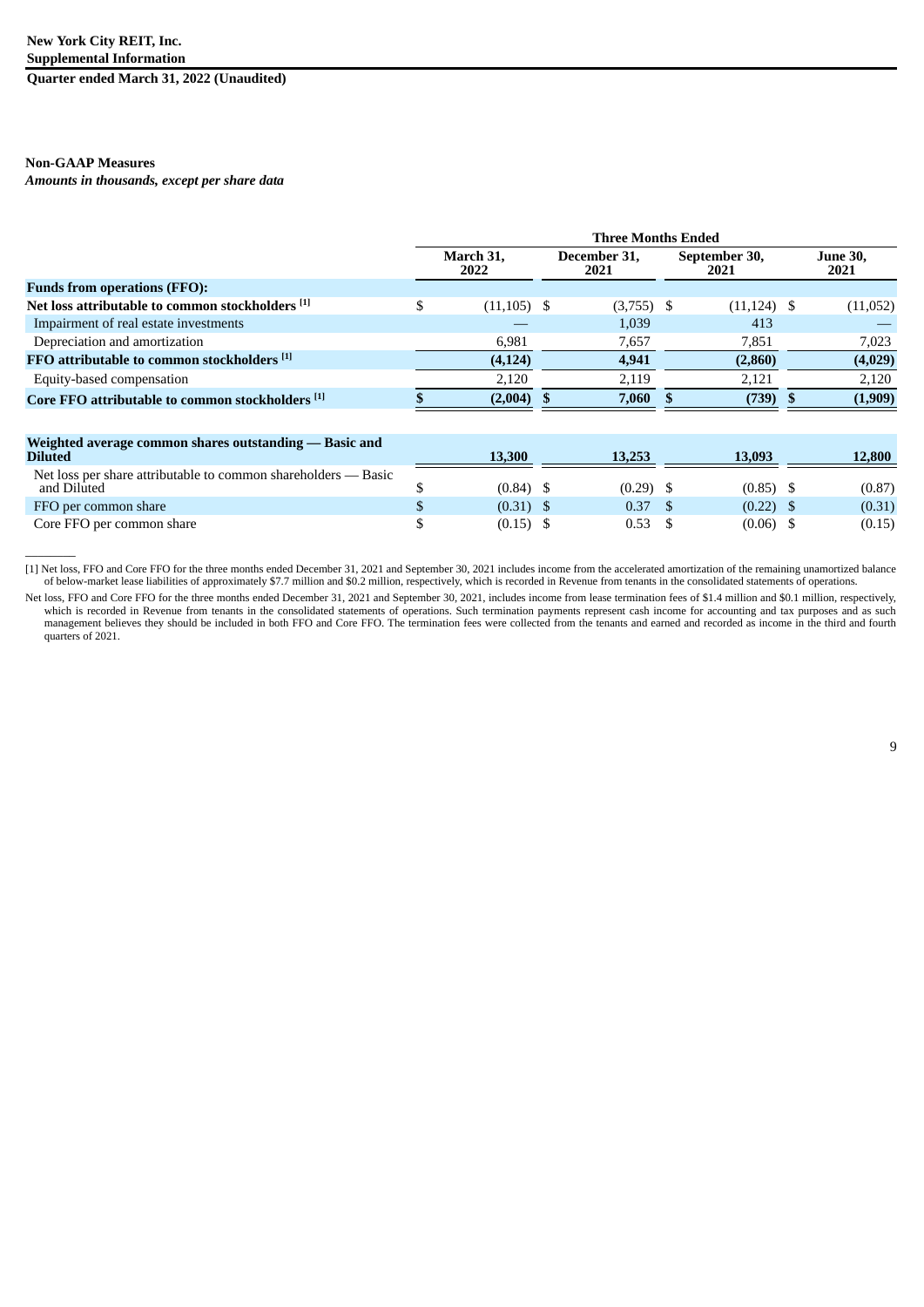### **New York City REIT, Inc. Supplemental Information Quarter ended March 31, 2022 (Unaudited)**

### **Debt Overview** *As of March 31, 2022*

 $\overline{\phantom{a}}$ 

| <b>Year of Maturity</b> | Number of<br><b>Encumbered</b><br><b>Properties</b> | Weighted-<br><b>Average Debt</b><br><b>Maturity</b><br>(Years) $[1]$ | Weighted-Average<br>Interest Rate [1][2] | <b>Total Outstanding</b><br>Balance <sup>[3]</sup> |
|-------------------------|-----------------------------------------------------|----------------------------------------------------------------------|------------------------------------------|----------------------------------------------------|
|                         |                                                     |                                                                      |                                          | (In thousands)                                     |
| 2022 (remainder)        |                                                     |                                                                      | $-$ % \$                                 |                                                    |
| 2023                    |                                                     |                                                                      | $-$ %                                    |                                                    |
| 2024                    | 1                                                   | 2.1                                                                  | 3.7%                                     | 49,500                                             |
| 2025                    |                                                     |                                                                      | $-$ %                                    |                                                    |
| 2026                    |                                                     | 4.3                                                                  | 4.2 $%$                                  | 99,000                                             |
| 2027                    |                                                     | 4.9                                                                  | 4.7 $%$                                  | 140,000                                            |
| Thereafter              | $\overline{\mathcal{A}}$                            | 6.7                                                                  | 4.3 %                                    | 111,000                                            |
| <b>Total Debt</b>       | 7                                                   | 4.9                                                                  | 4.4 $%$                                  | 399,500<br>- \$                                    |
|                         |                                                     |                                                                      |                                          |                                                    |

[1] Weighted based on the outstanding principal balance of the debt.

[2] All of the Company's debt is fixed rate as of March 31, 2022.

[3] Excludes the effect of deferred financing costs, net. Current balances as of March 31, 2022 are shown in the year the debt matures.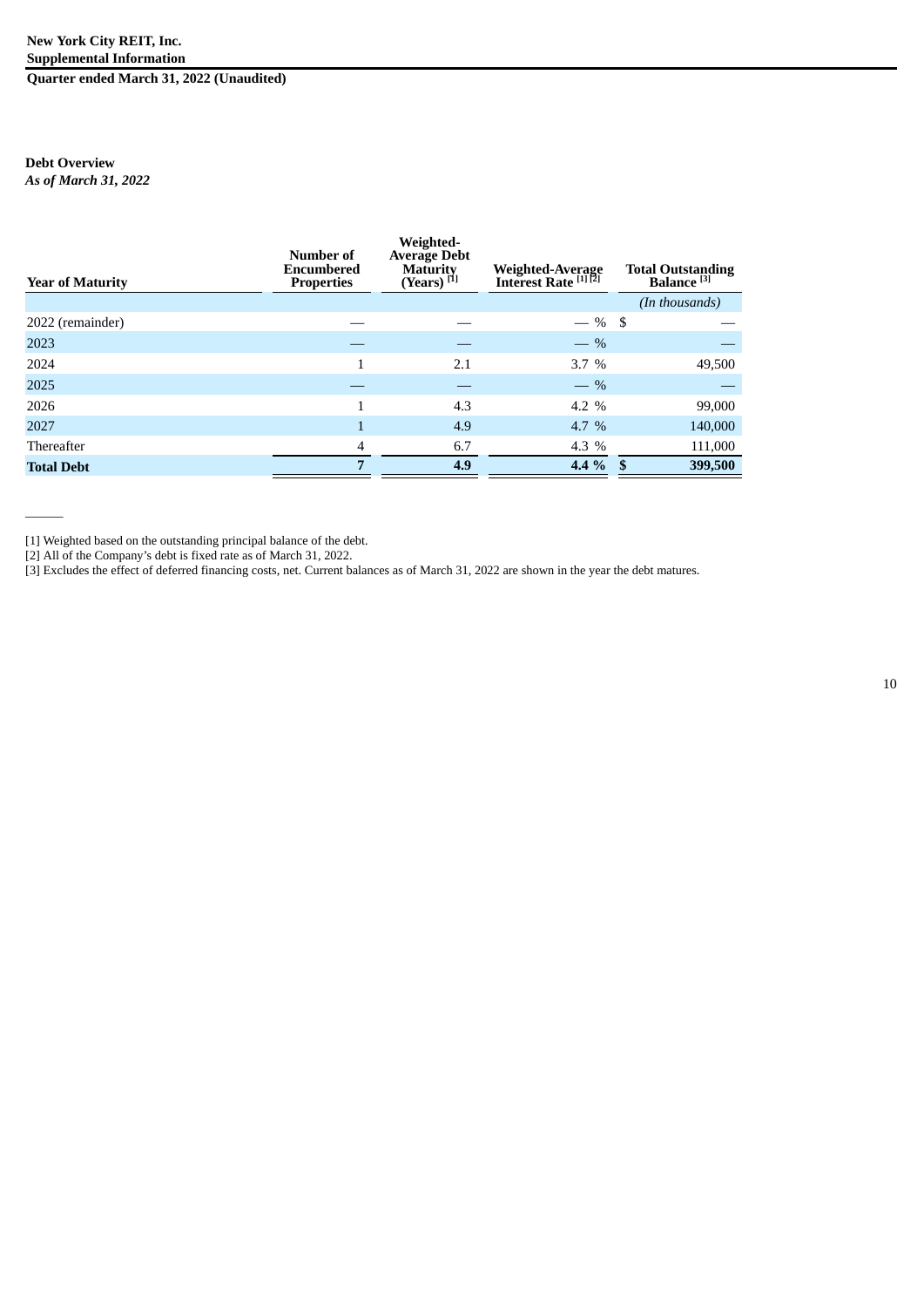**Future Minimum Lease Rents** *As of March 31, 2022 Amounts in thousands*

*——*

|                  | <b>Future Minimum</b><br><b>Base Rent Payments</b> <sup>[1]</sup> |  |  |
|------------------|-------------------------------------------------------------------|--|--|
| 2022 (remainder) | 52,870                                                            |  |  |
| 2023             | 49,430                                                            |  |  |
| 2024             | 47,574                                                            |  |  |
| 2025             | 40,157                                                            |  |  |
| 2026             | 35,368                                                            |  |  |
| 2027             | 33,067                                                            |  |  |
| Thereafter       | 166,710                                                           |  |  |
| Total            | 425,176                                                           |  |  |

[1] Represents future minimum base rent payments on a cash basis due to the Company over the next five years and thereafter. These amounts exclude contingent rent payments, as applicable, that may be collected from certain tenants based on provisions related to sales thresholds and increases in annual rent based on exceeding certain economic indexes among other items.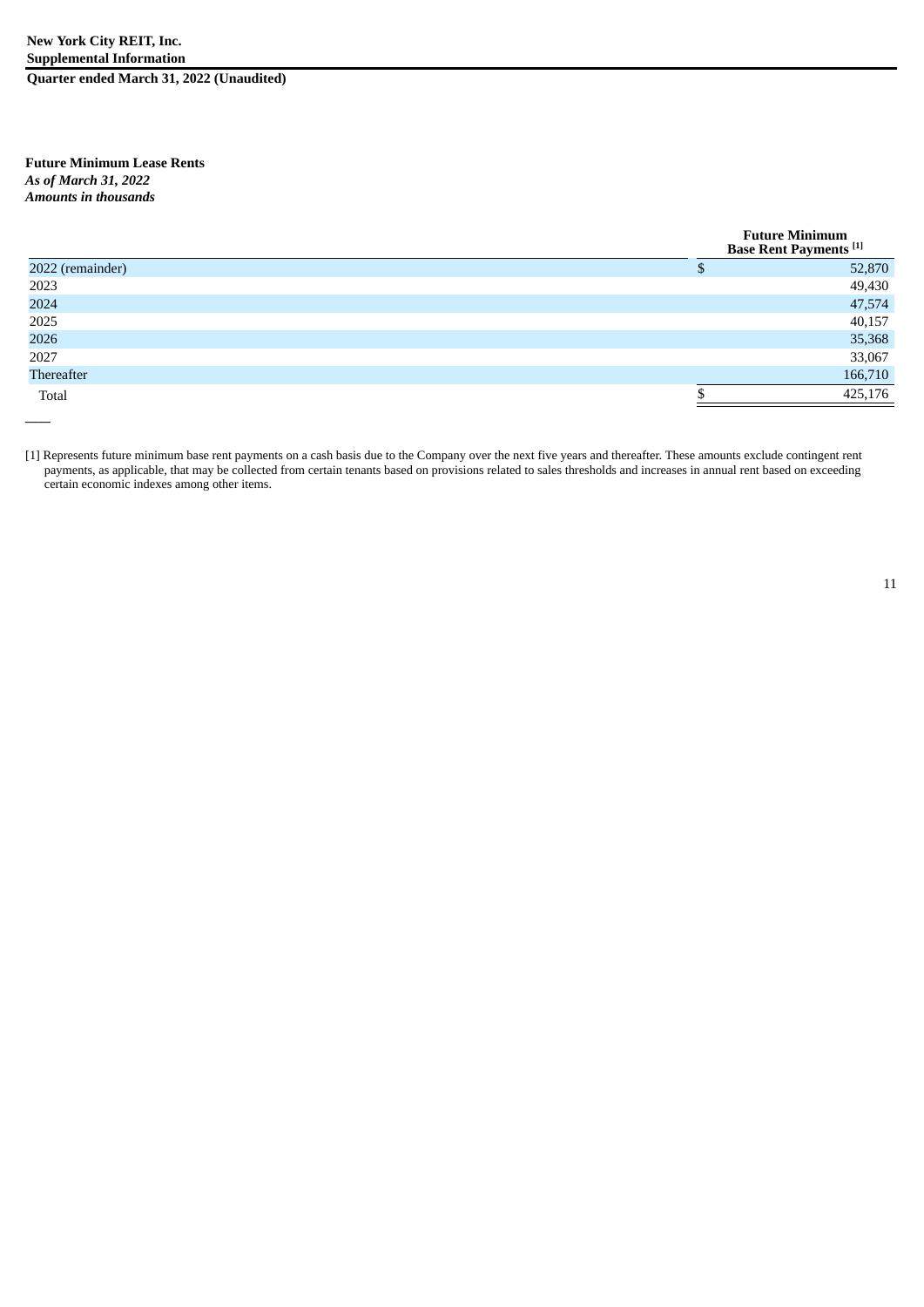#### **Top Ten Tenants** *As of March 31, 2022 Amounts in thousands, except percentages*

| <b>Tenant / Lease</b><br><b>Guarantor</b>                              | <b>Property</b><br><b>Type</b> | <b>Tenant Industry</b>              | <b>Annualized</b><br>SL Rent <sup>[1]</sup> | <b>SL Rent</b><br>Percent | <b>Remaining</b><br>Lease Term <sup>12]</sup> | <b>Investment</b><br>Grade <sup>[3]</sup> |
|------------------------------------------------------------------------|--------------------------------|-------------------------------------|---------------------------------------------|---------------------------|-----------------------------------------------|-------------------------------------------|
| <b>City National Bank</b>                                              | Office /<br>Retail             | <b>Financial Services</b>           | \$<br>4,356                                 | 7%                        | 11.3                                          | Yes                                       |
| Equinox                                                                | Retail                         | <b>Fitness</b>                      | 3,448                                       | 6 %                       | 16.7                                          | No                                        |
| <b>Planned Parenthood</b><br>Federation of America,<br>Inc.            | Office                         | Non-Profit                          | 3,337                                       | 6 %                       | 9.3                                           | Yes                                       |
| <b>Cornell University</b>                                              | Office                         | Healthcare<br><b>Services</b>       | 2,476                                       | 4 %                       | 2.3                                           | Yes                                       |
| The City of New York -<br>Dept. of Youth &<br>Community<br>Development | Office                         | Government/Public<br>Administration | 2,215                                       | 4%                        | 15.8                                          | Yes                                       |
| <b>CVS</b>                                                             | Retail                         | Retail                              | 2,161                                       | 4 %                       | 12.4                                          | Yes                                       |
| <b>Waterfall Asset</b><br>Management LLC                               | Office                         | <b>Financial Services</b>           | 2,019                                       | 3%                        | 0.4                                           | N <sub>o</sub>                            |
| <b>USA General Services</b><br>Administration                          | Office                         | Government/Public<br>Administration | 1,978                                       | 3 %                       | 0.2                                           | Yes                                       |
| <b>I Love NY Gifts</b>                                                 | Retail                         | Retail                              | 1,932                                       | 3%                        | 14.2                                          | N <sub>o</sub>                            |
| <b>NYS Licensing</b>                                                   | Office                         | Government/Public<br>Administration | 1,833                                       | $3\%$                     | 5.3                                           | Yes                                       |
| Subtotal                                                               |                                |                                     | 25,755                                      | 43 %                      | 9.5                                           |                                           |
| Remaining portfolio                                                    |                                |                                     | 33,581                                      | 57 %                      |                                               |                                           |
| <b>Total Portfolio</b>                                                 |                                |                                     | \$<br>59,336                                | 100 %                     |                                               |                                           |

[1] Calculated using the most recent available lease terms as of March 31, 2022.

[2] Based on straight-line rent as of March 31, 2022.

——

<sup>[3]</sup> As used herein, investment grade includes both actual investment grade ratings of the tenant or guarantor, if available, or implied investment grade. Implied investment grade may include actual ratings of tenant parent, guarantor parent (regardless of whether or not the parent has guaranteed the tenant's obligation under the lease) or by using a proprietary Moody's analytical tool, which generates an implied rating by measuring a company's probability of default. The term "parent" for these purposes includes any entity, including any governmental entity, owning more than 50% of the voting stock in a tenant. Ratings information is as of March 31, 2022. Top 10 tenants are 51% actual investment grade rated and 20% implied investment grade rated.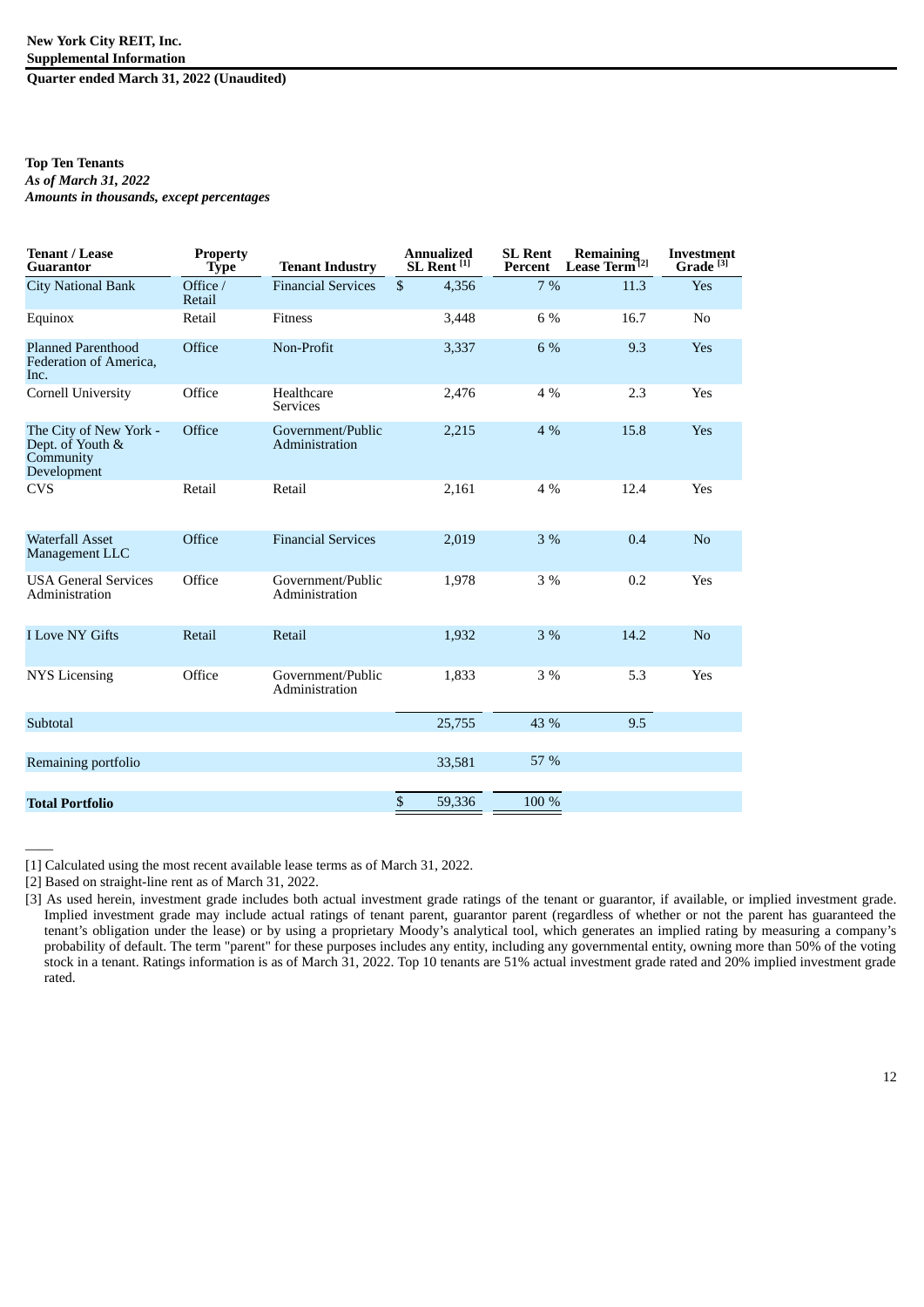### **Diversification by Property Type** *As of March 31, 2022 Amounts in thousands, except percentages*

——

|                      | <b>Total Portfolio</b>                      |        |                           |                    |                    |  |  |  |  |
|----------------------|---------------------------------------------|--------|---------------------------|--------------------|--------------------|--|--|--|--|
| <b>Property Type</b> | <b>Annualized</b><br>SL Rent <sup>[1]</sup> |        | <b>SL Rent</b><br>Percent | <b>Square Feet</b> | Sq. ft.<br>Percent |  |  |  |  |
| <b>Office</b>        | \$                                          | 43,958 | 74 %                      | 801                | 82 %               |  |  |  |  |
| Retail               |                                             | 14.472 | 24 %                      | 172                | 17 %               |  |  |  |  |
| Other                |                                             | 906    | $2\%$                     | 9                  | $1\%$              |  |  |  |  |
| <b>Total</b>         |                                             | 59,336 | 100 %                     | 982                | 100 %              |  |  |  |  |

[1] Calculated using the most recent available lease terms as of March 31, 2022.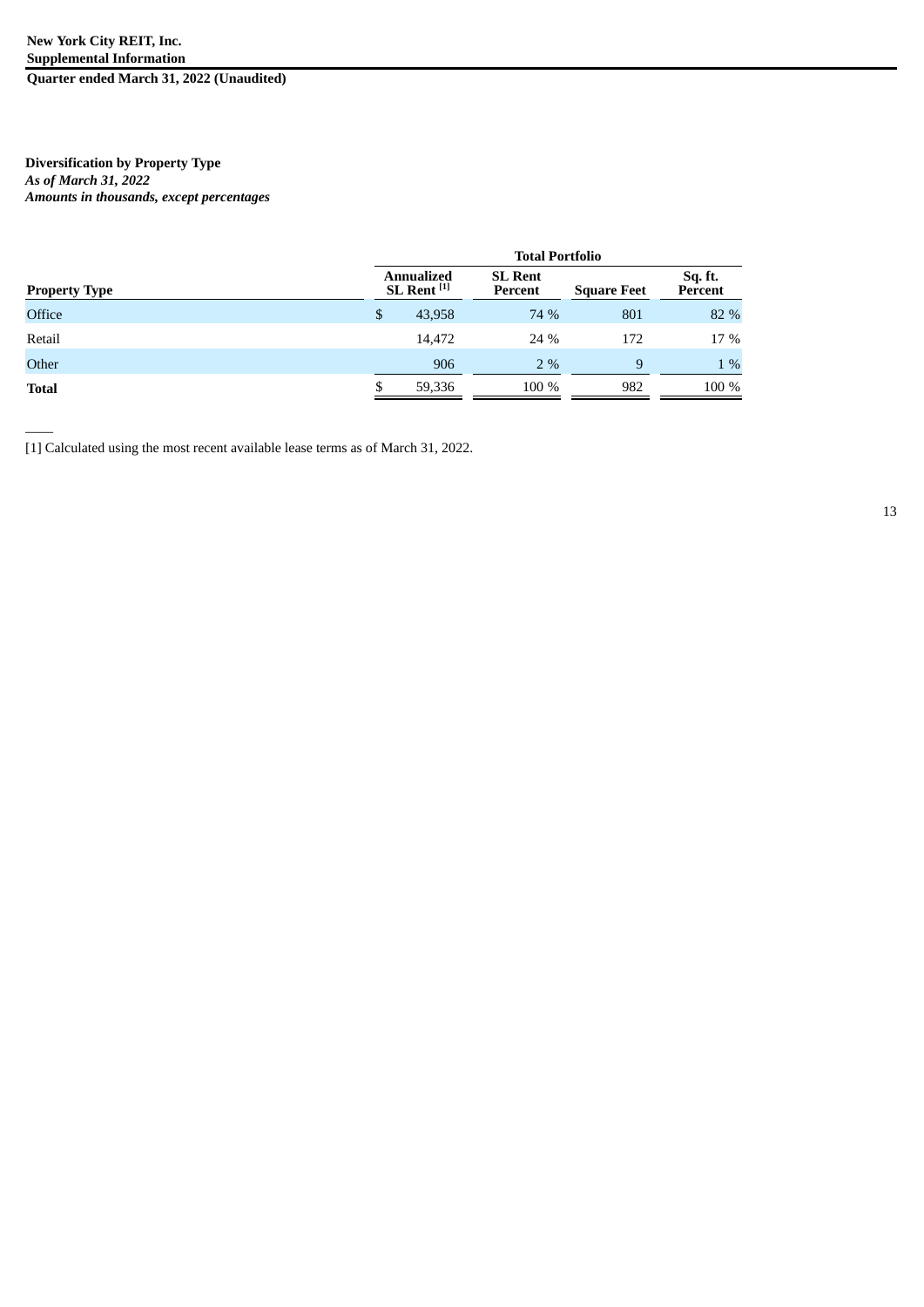### **Diversification by Tenant Industry** *As of March 31, 2022 Amounts in thousands, except percentages*

|                                    | <b>Total Portfolio</b> |                                      |                           |                |                 |  |  |  |  |  |
|------------------------------------|------------------------|--------------------------------------|---------------------------|----------------|-----------------|--|--|--|--|--|
| <b>Industry Type</b>               |                        | Annualized<br>SL Rent <sup>[1]</sup> | <b>SL Rent</b><br>Percent | Square<br>Feet | Sq. ft. Percent |  |  |  |  |  |
| <b>Financial Services</b>          | \$                     | 17,100                               | 29 %                      | 215            | 22 %            |  |  |  |  |  |
| Government / Public Administration |                        | 7,650                                | 13 %                      | 173            | 18 %            |  |  |  |  |  |
| Retail                             |                        | 7,223                                | 12 %                      | 56             | 6 %             |  |  |  |  |  |
| Non-profit                         |                        | 6,737                                | 11 %                      | 146            | 15 %            |  |  |  |  |  |
| <b>Services</b>                    |                        | 3,748                                | 6 %                       | 67             | $7\%$           |  |  |  |  |  |
| <b>Fitness</b>                     |                        | 3,448                                | 6 %                       | 30             | 3 %             |  |  |  |  |  |
| Technolgy                          |                        | 3,244                                | 6 %                       | 59             | 6 %             |  |  |  |  |  |
| <b>Healthcare Services</b>         |                        | 3,140                                | 5 %                       | 43             | $4\%$           |  |  |  |  |  |
| <b>Professional Services</b>       |                        | 2,825                                | $5\%$                     | 62             | 6 %             |  |  |  |  |  |
| Office space                       |                        | 1,302                                | 2%                        | 25             | $3\%$           |  |  |  |  |  |
| Other <sup>[2]</sup>               |                        | 2,919                                | 5%                        | 106            | 10 %            |  |  |  |  |  |
| <b>Total</b>                       | \$                     | 59,336                               | 100 %                     | 982            | 100 %           |  |  |  |  |  |

[1] Calculated using the most recent available lease terms as of March 31, 2022.

[2] Other includes nine industry types as of March 31, 2022.

——